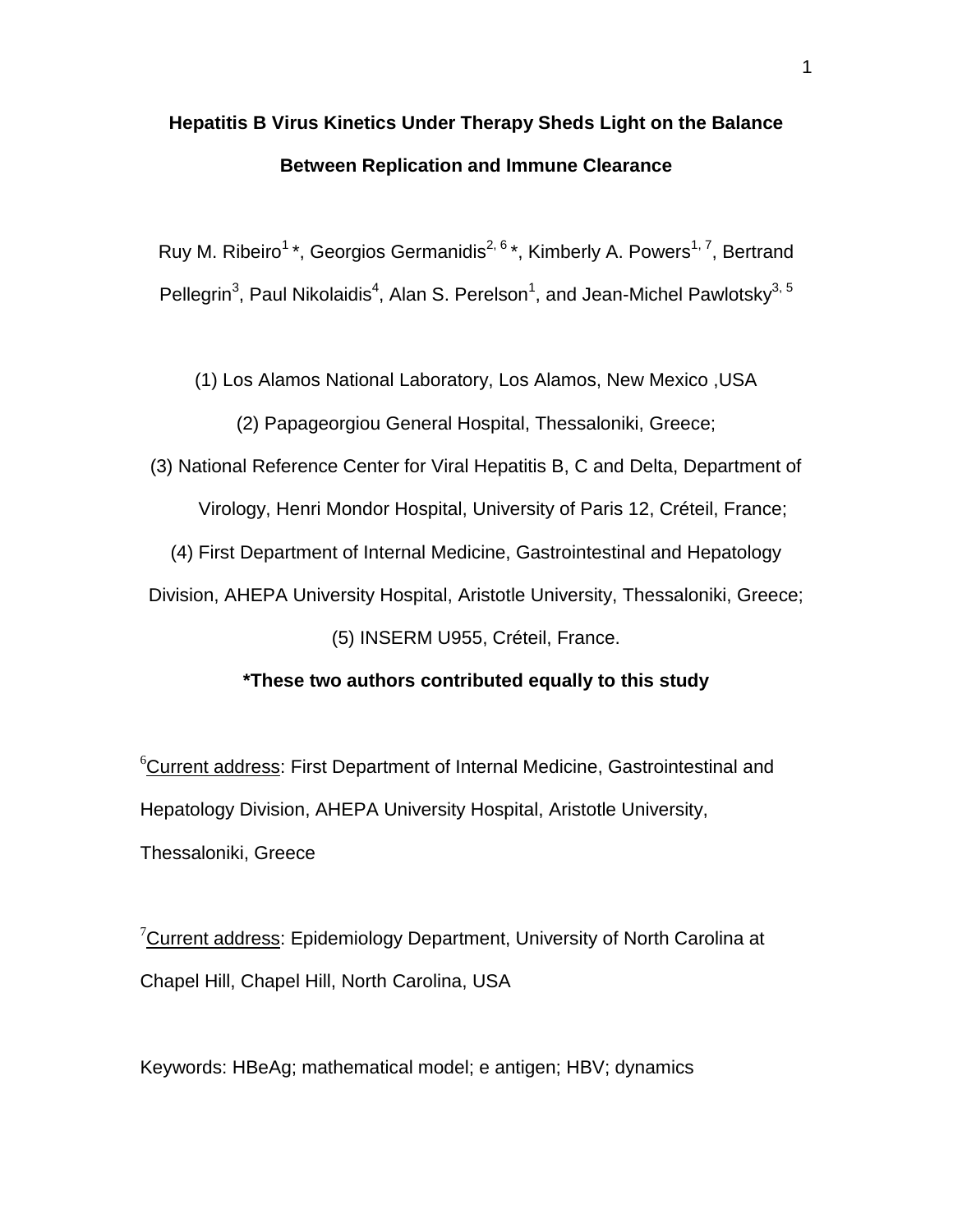## **Corresponding Author:**

Ruy M Ribeiro Theoretical Biology and Biophysics MS K710 Los Alamos National Laboratory Los Alamos, NM 87544

Telephone: 505 667 9455 Fax: 505 665 3493 Email: **[ruy@lanl.gov](mailto:ruy@lanl.gov)**

# **Abbreviations:**

HBeAg – hepatitis B e antigen; HBV – hepatitis B virus; HBsAg – hepatitis B s antigen; CTL – cytotoxic T lymphocytes;

# **Financial Support:**

Portions of this work were done under the auspices of the United States Department of Energy under contract DE-AC52-06NA25396 and supported by NIH grants AI28433 (ASP), RR06555 (ASP), and P20-RR18754 (RMR). Portions of this work are part of the activity of the VIRGIL European Network of Excellence on Antiviral Drug Resistance supported by a grant (LSHM-CT-2004- 503359) from the Priority 1 "Life Sciences, Genomics and Biotechnology for Health" programme in the 6th Framework Programme of the European Union and have been supported by the French National Agency for AIDS and Viral Hepatitis Research (ANRS).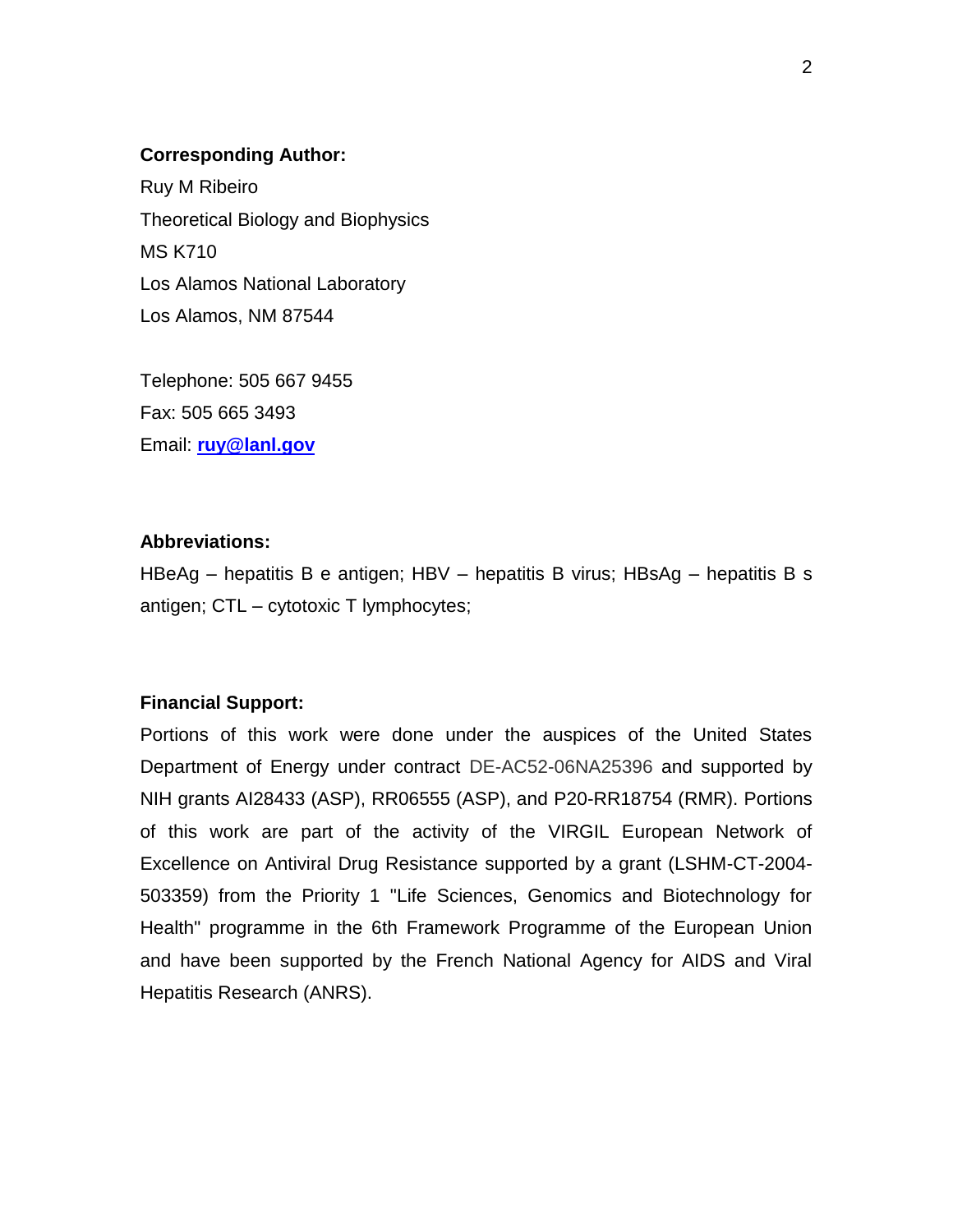## **ABSTRACT**

Hepatitis B e antigen (HBeAg)-negative chronic hepatitis B has a divergent presentation and clinical course from that of HBeAg-positive infection. The former usually presents with lower viral levels, but faster progression to liver disease complications. In order to better understand the balance between replication and the immune response against hepatitis B virus (HBV), the viral kinetics in 50 HBeAg-negative patients under treatment was analyzed and compared with data in HBeAg-positive infection. The decay in viral levels under various treatment protocols with interferon- $\alpha$  and/or nucleos(t)ide analogues was modeled. HBV DNA level was measured frequently and the data fitted with a mathematical model of viral dynamics. A meta-analysis of all published studies of viral kinetics in HBeAg-positive and negative infection was also conducted. We found that the turnover of both HBV virions and infected cells was high in HBeAg-negative infection. Virion half-lives and infected cell half-lives were significantly faster in HBeAg-negative than -positive infection. However, the total production of virions was higher in HBeAg-positive infection due to the much higher baseline replication levels. There was also a negative correlation between baseline HBV DNA levels and infected cell half-life, suggesting that the higher the viral level, the faster the turnover of infected cells. *Conclusions:* This study indicates that the lower HBV DNA levels in HBeAg-negative infection are not due to suppression of viral replication, but rather they occur through the balance of high viral replication and fast immune clearance because the immune response against HBeAgnegative infection appears to be stronger for higher viral levels.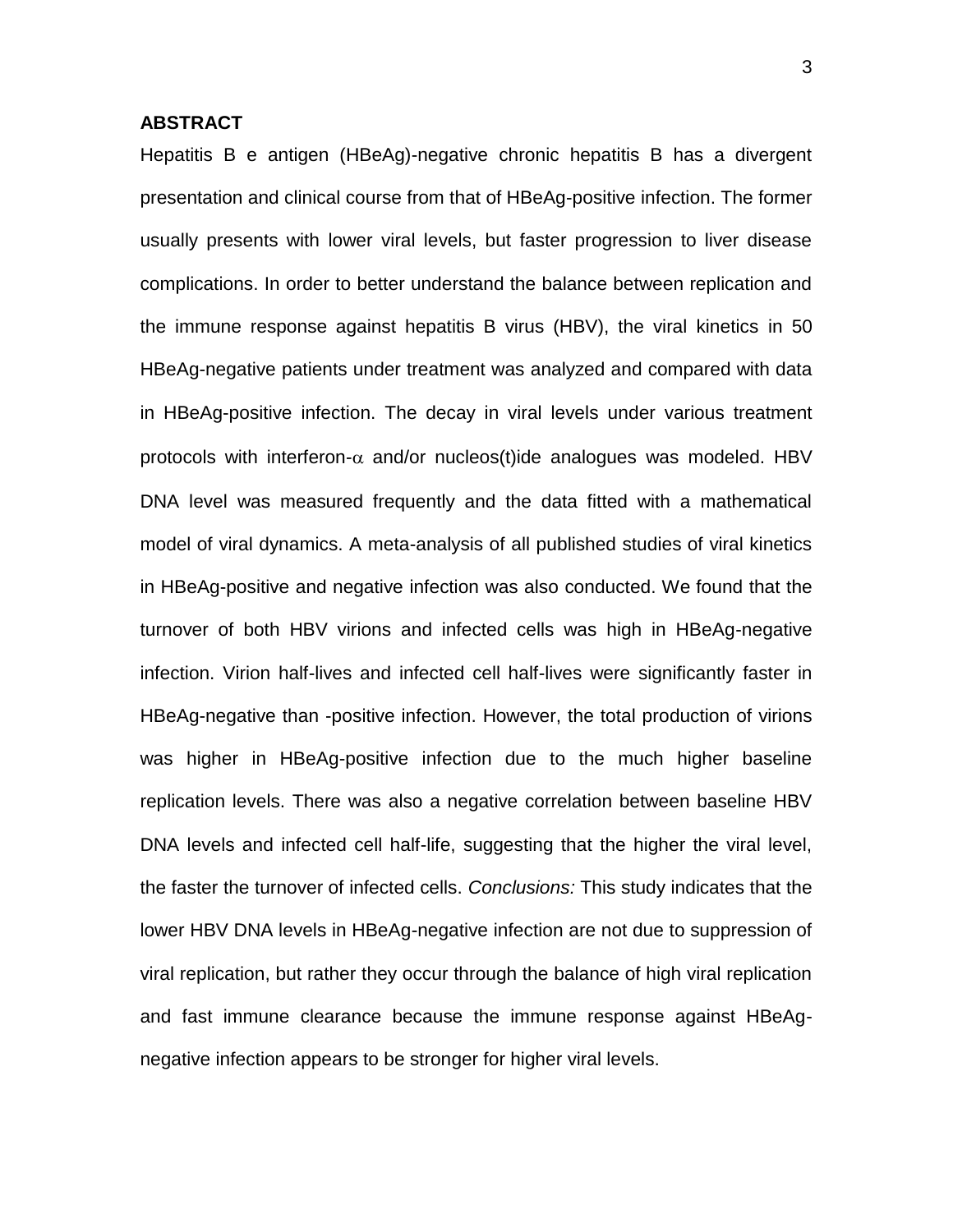By some estimates, one third of the global population, i.e. approximately 2 billion people, has been infected with hepatitis B virus (HBV) in their lifetime (1, 2). Only a small percentage of infected adults develops chronic hepatitis B, but global prevalence of this disease is estimated at 350 million people (1). Endstage HBV infection can lead to cirrhosis and to hepatocellular carcinoma (HCC), and up to 1.2 million people die every year from the consequences of this infection (1).

Chronic HBV infection is usually characterized by detectable HBV DNA in serum, as well as the presence of hepatitis B surface antigen (HBsAg). Hepatitis B e antigen (HBeAg) can be present. However, a large proportion of infected individuals are HBeAg-negative (3), because they are infected with HBV variants that are unable to produce high amounts of the excreted protein that bears the HBe epitope. This results from nucleotide substitutions in the pre-core and/or core promoter region of the HBV genome that abolish or down-regulate HBe protein production (4). The most common substitution is a G to an A at nucleotide 1896 that results in a stop codon at position 28 and abolishes synthesis of the HBe protein (5, 6). Almost only HBV genotypes with a T at nucleotide position 1858 develop the G1896A mutation, corresponding mostly to genotypes B, D, and some strains of genotype C. HBV pre-core mutants are rather uncommon in North America and Northern Europe, because the predominant genotype has a C at nucleotide 1858 (3, 7-9). In contrast, the vast majority of patients with chronic hepatitis B in Southern Europe and Africa is infected with HBV variants that

4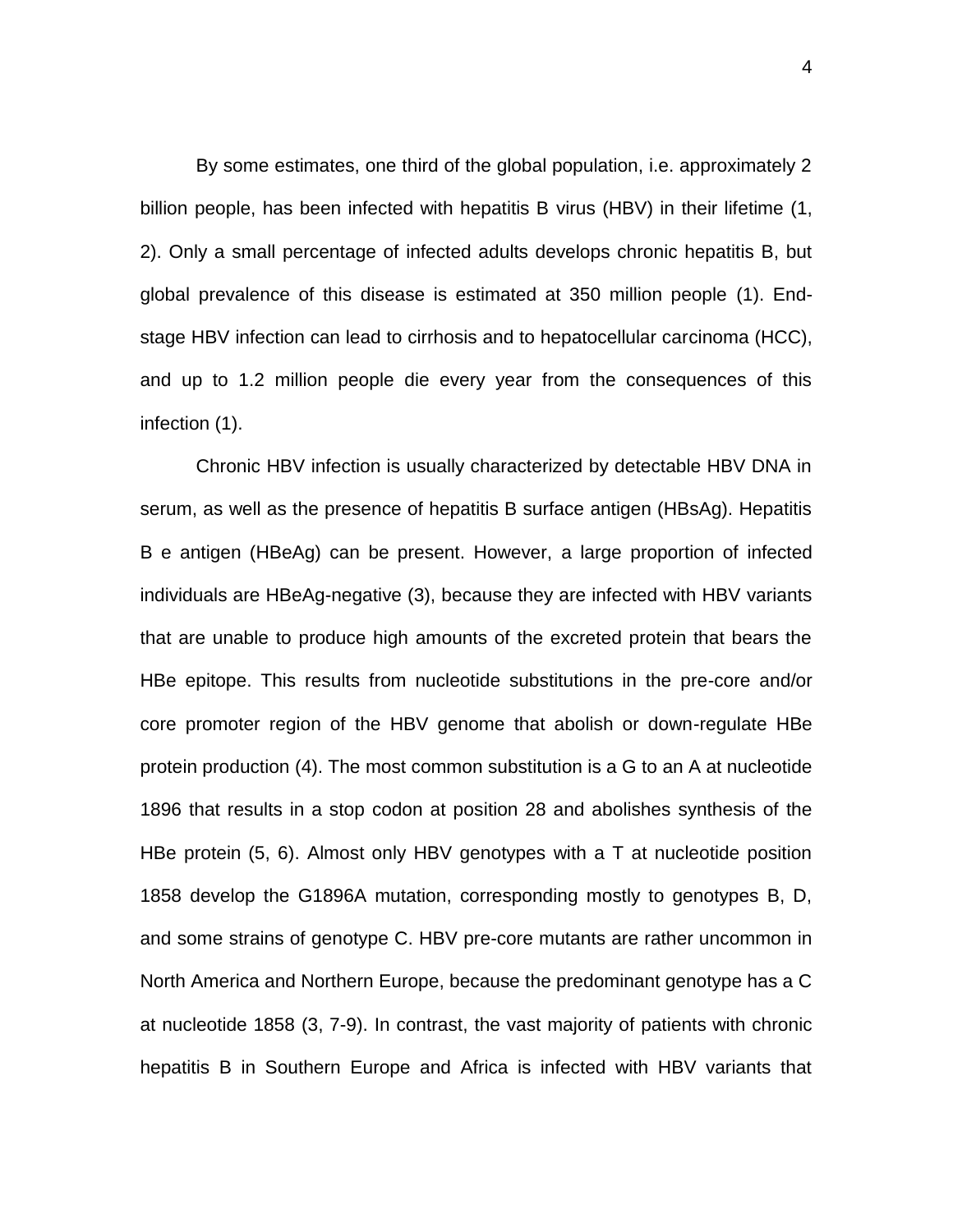express little or no HBeAg, and prevalence of HBeAg-negative chronic hepatitis B seems to be increasing worldwide (3, 8, 10). HBeAg-negative chronic hepatitis B represents a potentially severe and progressive liver disease with frequent development of cirrhosis and/or HCC (4, 6).

Hepatocytes expressing concomitantly HBcAg and HBeAg epitopes could become a preferential immune target for cytotoxic T lymphocytes (CTLs), compared with cells expressing only HBcAg epitopes (11). Cytoplasmic HBeAg is more efficiently presented to CD4-positive T cells, resulting in a stronger CD4 positive T cell immune response (12), and mutant HBeAg-negative strains may represent effective immune escape mutants (13-15). On the other hand, infection with HBeAg-negative hepatitis B variants is associated with lower serum viral levels (16-18), higher intra-hepatic necroinflammatory lesions and more severe progression of disease than infection with HBeAg-positive strains (16, 19). Thus, taken together these observations may indicate a stronger immune response against HBeAg-negative infection. Consistent with this and even though the function of the HBe protein is not clear, it has been suggested that it serves to down modulate the immune response (14, 20).

Prognosis for individuals infected with HBeAg-negative HBV is usually worse than for HBeAg-positive chronic hepatitis B. In addition, the former represent a more difficult to treat patient pool (17, 21, 22). At present, the two main strategies to treat these patients are with a protocol of one year of pegylated interferon (IFN)- $\alpha$ , or nucleos(t)ide analogues that inhibit HBV reverse transcriptase for an indefinite duration (17). To date, there are several approved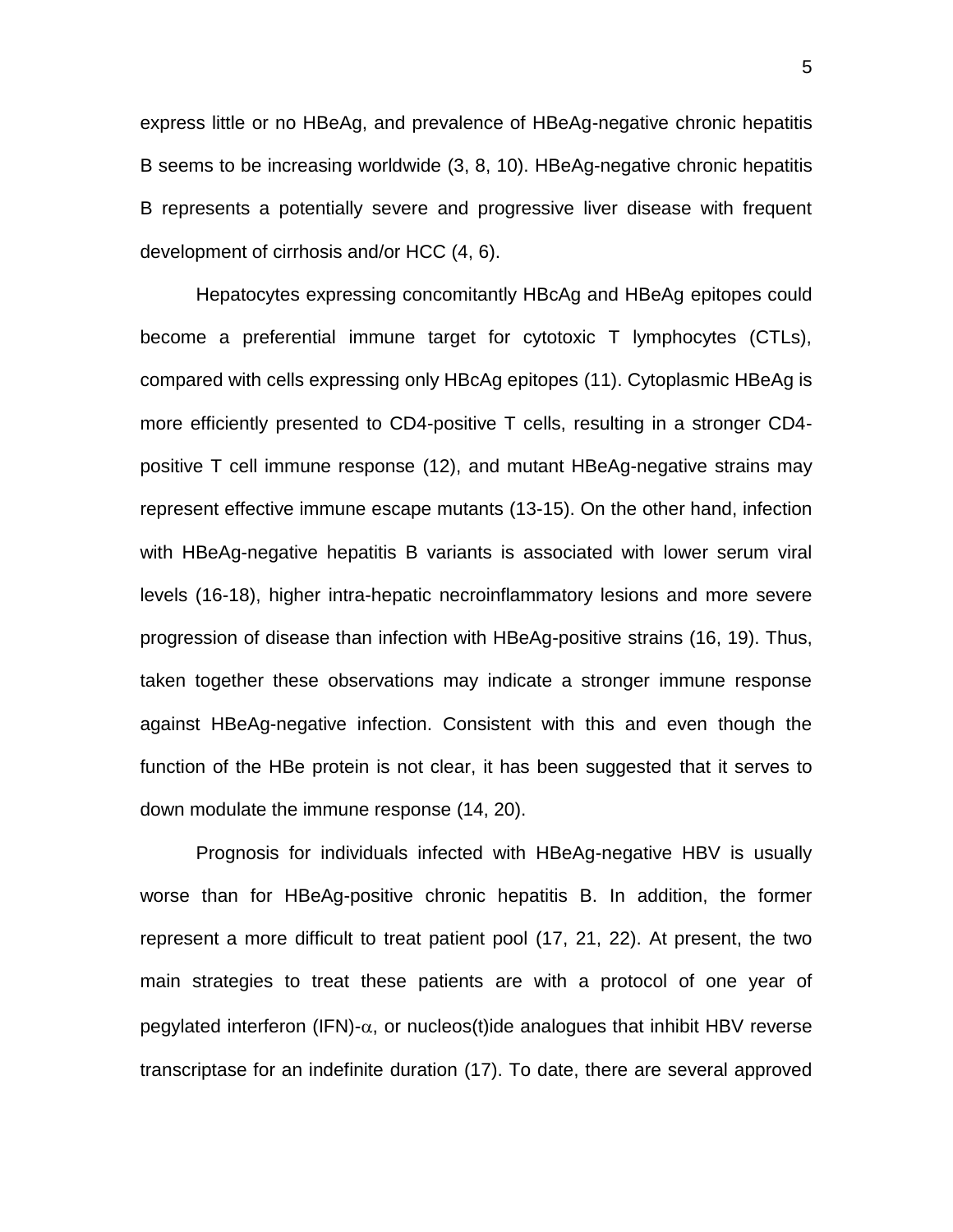nucleos(t)ide analogue-based inhibitors including lamivudine, adefovir dipivoxil, entecavir, telbivudine and tenofovir disoproxil fumarate (17).

Modeling of different viral infections and their treatment has given insight into aspects of viral evolution, pathogenesis and the mechanisms of antiviral drug action (23-26). HBeAg-positive HBV infection has been analyzed in this way, with results that showed that this virus has a short half-life in plasma and rapid viral production. We and others have calculated that the daily production of HBV in HBeAg-positive infection is in excess of  $10^{11}$  and that infected cell lifespan is very variable but can be as short as 2 days (27, 28). A few studies have also analyzed the effect of drug therapy on the kinetics of HBeAg-negative viral infection. Sypsa *et al.* (29) compared the viral dynamics in HBeAg-negative patients treated with lamivudine with or without pegylated IFN- $\alpha$ 2b at two different dosages. They estimated that the median half-life of free HBV virions was 12.7 hours and that the infected cell half-life ranged from 2.7 to 75 days. In a similar study, HBV kinetics was studied in patients treated with lamivudine and pegylated IFN- $\alpha$ 2a (30). These authors developed more complex dynamic models to analyze their viral level data. The results indicated that the half-life of free virions in patients treated with lamivudine was 9.2 hours and that of those treated with pegylated  $IFN-\alpha$ 2a and lamivudine was shorter at 5.7 hours.

Here we analyzed the dynamics of HBeAg-negative infection under a variety of drug treatments, including lamivudine, IFN- $\alpha$ , pegylated IFN- $\alpha$ 2a and/or adefovir dipivoxil in different combinations and conducted an exhaustive meta-analysis of published results concerning HBeAg-positive infection. Our goal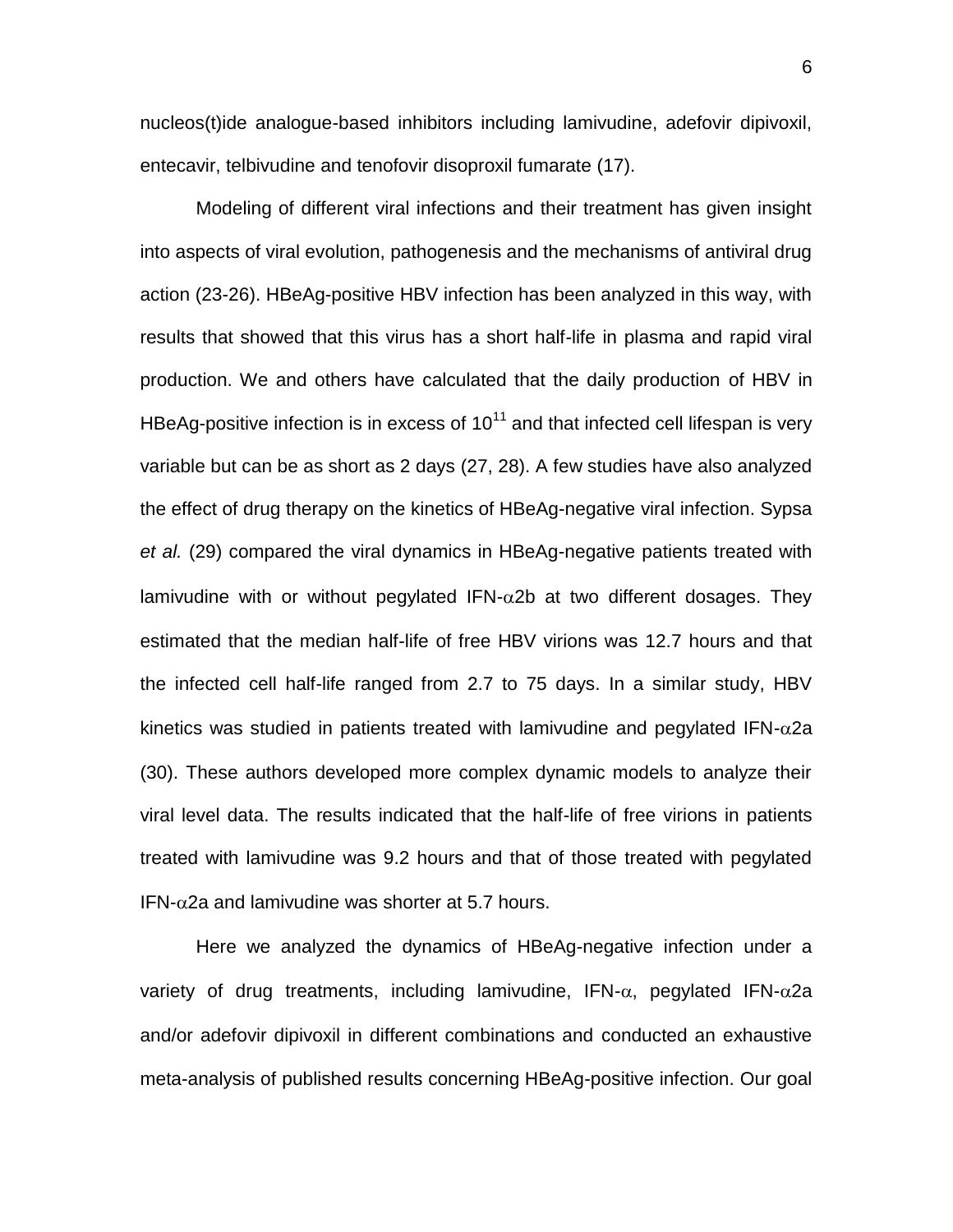was to understand the respective roles of viral production and the immune response in HBeAg-negative infection and compare them with HBeAg-positive infection.

## **PATIENTS AND METHODS**

## **Patients**

The study population included 50 patients (40 men, mean age =  $40\pm11$ ) years) with chronic HBeAg-negative infection related to HBV genotype D, enrolled between 2000 and 2002. Their median serum alanine aminotransferase (ALT) level was 72±64 international units (IU)/L and diagnosis of chronic hepatitis B was made according to well established criteria (31). All had well compensated active liver disease and liver biopsy showed a modified Ishak score of at least 6, with a fibrosis score of at least 1. Ten out of 50 (20%) had cirrhosis on liver biopsy and none had HCC, based on serum  $\alpha$ 1-fetoprotein determinations and liver computed-tomography scan. The patients had no coinfections with hepatitis delta virus, hepatitis C virus, or human immunodeficiency virus. They were treated with one of six therapy regimens for 48 weeks. The study was approved by the Ethical Committee of the Scientific Council of Papageorgiou General Hospital. All patients gave informed consent for the kinetic study.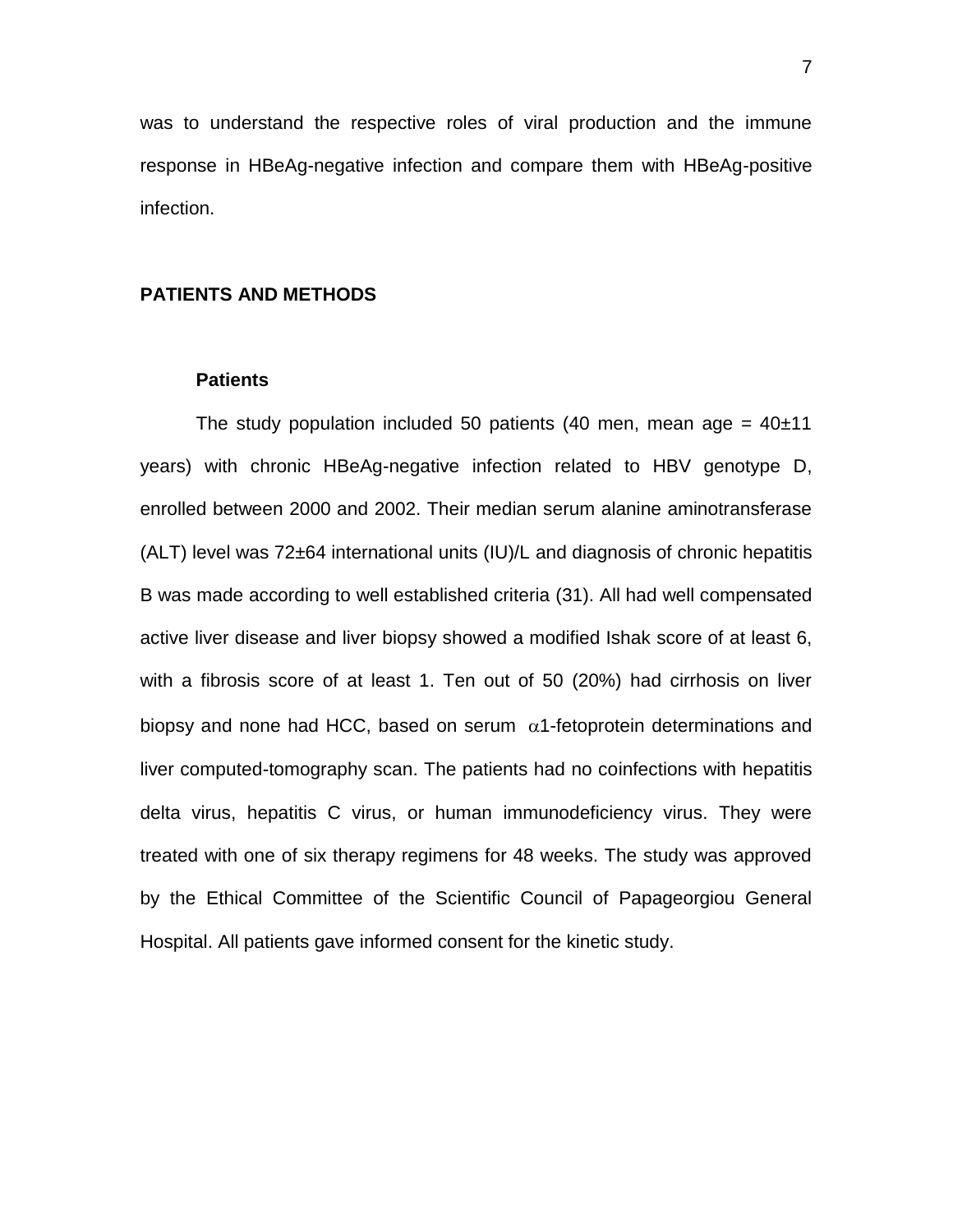#### **Therapy**

The therapy protocols used in this study were the accepted clinical practice or investigational protocols for drugs being developed at the time of patient enrollment. Twelve patients received standard IFN- $\alpha$ 2a monotherapy, 4.5 MU tiw (IFN group), 10 received lamivudine monotherapy, 100mg qd (LAM group), 10 received a combination of both standard IFN- $\alpha$ 2a and lamivudine at the same doses (IFN+LAM group), 6 received pegylated IFN- $\alpha$ 2a monotherapy, 180  $\mu$ g qw (PEG group), 7 received a combination of pegylated IFN- $\alpha$ 2a and lamivudine (PEG+LAM group), and 11 received a combination of adefovir dipivoxil, 10mg qd, and lamivudine, 100mg qd (ADV+LAM group) (Table 1). Of this last group, 6 were patients whose first treatment regimen had failed and they were retreated with this second protocol: they were numbered with the suffix "b" after their number, eg. P11b. Treatment was maintained in all included patients for 48 weeks, and all patients were followed for at least 12 more months after treatment withdrawal. However, for the majority of the patients (29 patients), the biochemical response (normal ALT) and virological response (undetectable HBV DNA), as well as the complete response (HBsAg loss), were assayed at 24 months after treatment withdrawal.

## **HBV DNA quantification**

HBV DNA was quantified by means of an in-house real-time polymerase chain reaction (PCR) assay with a lower limit of detection of 350 IU/ml using an international quantification standard (Optiqual® HBV DNA Controls, AcroMetrix,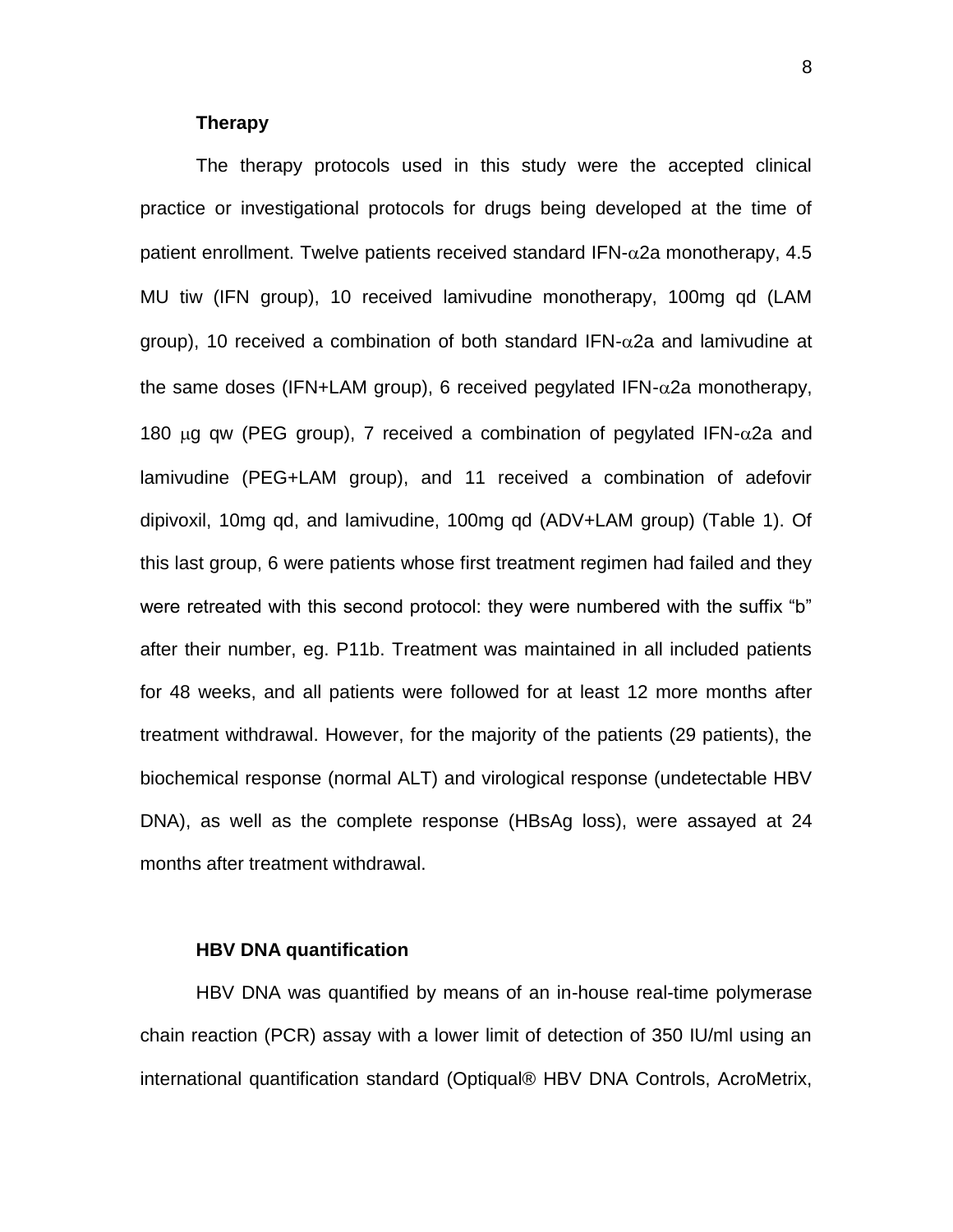Benicia, California). The patients were not randomized into the different treatment groups, but sequentially included according to availability of the drugs and new treatment guidelines. Therefore, the sampling protocols slightly differed between the groups. In all patients from the PEG+LAM and PEG groups and in 7 patients from the LAM group, HBV DNA was measured at treatment commencement, then at 8 hours; 1, 2, 4, 5, and 7 days; and 2, 3, 4, 5, 6, 8, 12, 18, 24, and 30 weeks after initiation of treatment. In the ADV+LAM group, the schedule was almost identical except that no samples were taken at 8 hours. Measurements were taken more frequently in the 3 remaining patients from the LAM group and in all patients from the IFN or IFN+LAM groups. HBV DNA levels in these patients were measured at the start of treatment and every 6 hours up to and including 48 hours, and every 12 hours through day 5. Measurements were then taken every second day through day 15, every third day from days 15 through day 30, and then at the end of every month through 12 months after therapy initiation.

#### **Mathematical Model**

Analysis of the dynamics of HBV under treatment was based on the standard model of viral infection, which is described by the following system of differential equations (27):

| $dT/dt = s - dT - (1 - \eta)\beta VT$    | (Equation 1) |
|------------------------------------------|--------------|
| $dl/dt = (1 - \eta)\beta V T - \delta l$ | (Equation 2) |
| $dV/dt = (1 - \varepsilon)pI - cV$       | (Equation 3) |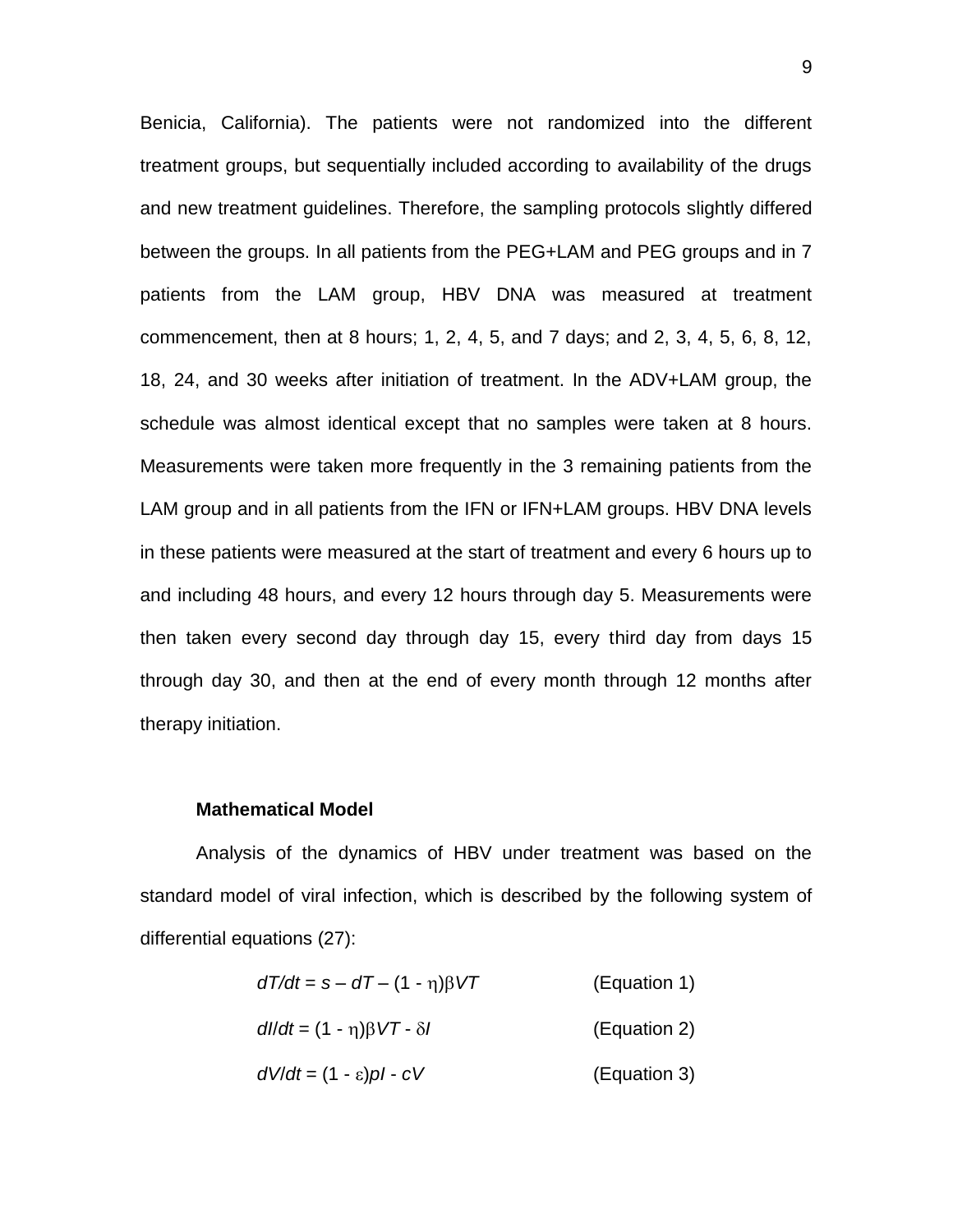In the model, *T* is the number of target cells, *I* is the number of productively infected cells, and *V* is the virion concentration. The parameter *s* denotes the rate at which target cells are produced and the constant *d* represents their death rate. Target cells become infected at rate  $\beta$  per uninfected cell per virion, and infected cells die at rate  $\delta$ . The production and release of hepatitis B virions by infected cells occurs at an average rate of *p* virions per cell per day, and clearance of these virions occurs at rate *c* per day*.* This model considers two possible effects of treatment: a reduction of the production of virions from infected cells by a fraction  $(1 - \varepsilon)$  and/or a reduction of the de novo rate of infection by a fraction  $(1 - \eta)$ . Assuming that during the period of analysis, the level of target cells remains constant at its pretreatment steady state level, the solution of the equations is:

$$
V(t)=\frac{1}{2}V_0\left[(1-\frac{c+\delta-2\epsilon c}{\theta})e^{-\lambda_1(t-\tau)}+(1+\frac{c+\delta-2\epsilon c}{\theta})e^{-\lambda_2(t-\tau)}\right],\qquad (4)
$$

where

$$
\lambda_1 = 0.5(c + \delta + \theta),
$$
  
\n
$$
\lambda_2 = 0.5(c + \delta - \theta), \text{ and}
$$
  
\n
$$
\theta = \sqrt{(c - \delta)^2 + 4(1 - \varepsilon)(1 - \eta)c\delta}.
$$

This solution includes a delay,  $\tau$ , between treatment administration and its effect on viral level, and is valid for all time *t* after this delay. For  $t < \tau$ ,  $V(t) = V_0$ , the initial viral level.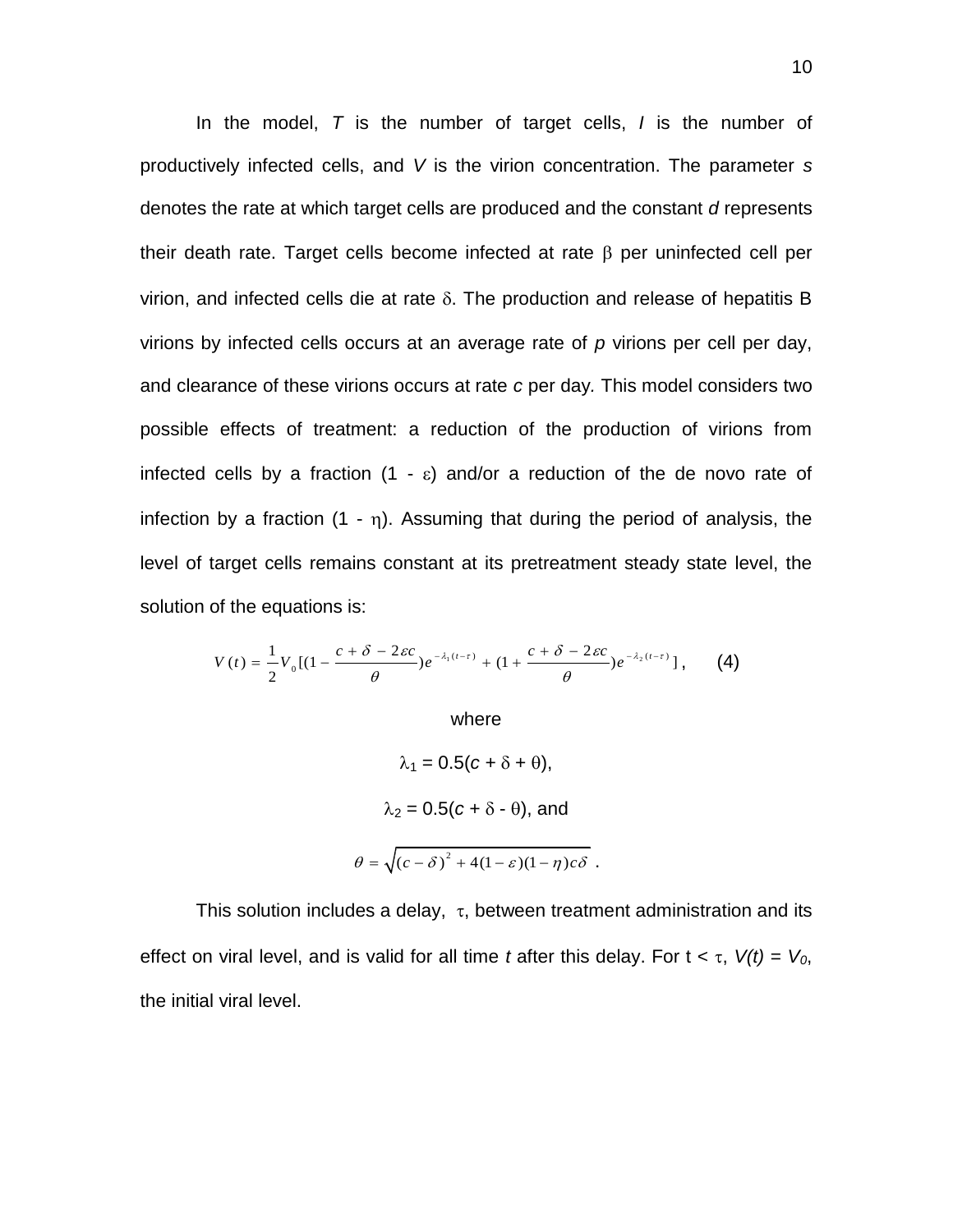#### **Data Fitting**

For the estimation of patient parameters, individual non-linear least squares fits were performed, using a Levenberg-Marquardt algorithm. To maintain the validity of the assumption that the number of target cells remains constant, the fits were limited to data collected during the first four weeks of antiviral treatment. To reduce the number of parameters to fit, and because previous work indicates that  $\eta$  has very little influence on the data fits, we fixed it at 0.5 for all patients (27, 32). All other parameters were free, with the exception of  $\tau$  for patients 12 and 32, for whom we could not find a stable value and this delay was fixed (Table 1). The virion half-life was calculated from the estimated value of *c* as  $\ln(2)/c$ , and the half-life of infected cells was calculated as  $\ln(2)/\delta$ , where ln(2) represents the natural logarithm of 2.

For a few patients there was not enough data to fit the model either because the viral load went below detection too quickly, usually within the first 2 days (4 cases: P24b, P34, P36, P49), or if circumstances precluded sampling the patient at the protocol times (3 cases: P7, P33, P39).

#### **Meta-analysis of published data**

A meta-analysis was conducted to compare viral kinetics in HBeAgpositive and HBeAg-negative patients. On October 23, 2008, a Pubmed search was launched with the keywords "dynamics HBV", "model kinetics HBV", "mathematical model HBV", "dynamics HBV treatment" and the same expressions with "HBV" replaced with "hepatitis B", for papers in the English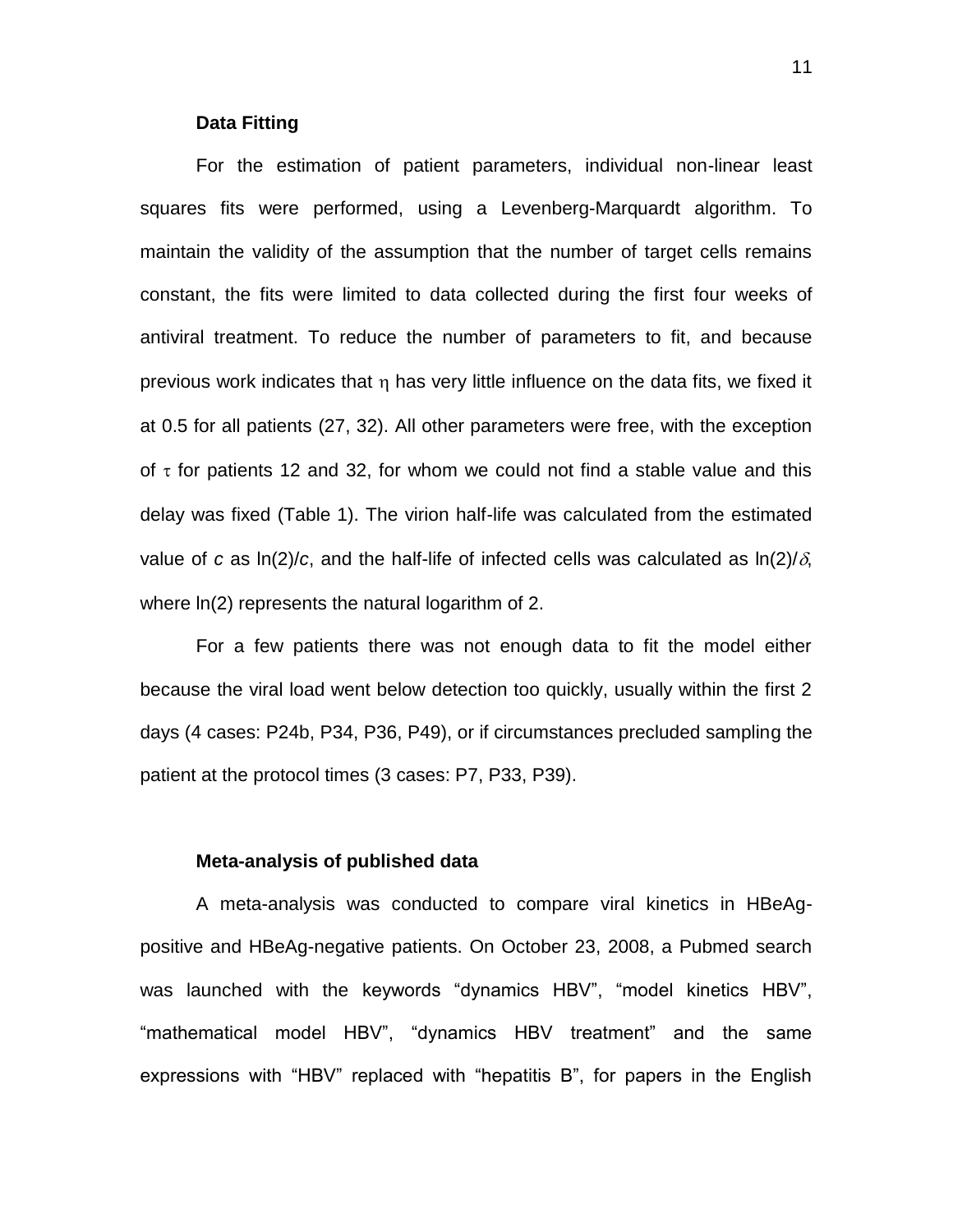language without restriction of dates. Of the over 140 papers retrieved, 17 papers included viral dynamics analyses similar to the one conducted in this paper. Of these, seven papers furnished individual patient's parameter estimates that could be used for our analyses. To further represent previously published results, we also produced forest plots (cite Lewis BMJ 2001) of the data in all studies that provided mean and standard deviations for the kinetic parameters of HBeAgpositive and -negative individuals (n=10 studies).

#### **Statistical Analyses**

Descriptive statistics are presented as mean±standard deviation, unless otherwise indicated. We used parametric tests, including t-test, anova and linear regression whenever the necessary assumptions were met. We checked these assumptions by analyzing normality of the data and/or the residuals of the fits as appropriate. When necessary transformations of the data (eg. taking the square root or the logarithm) were used to comply with homoscedasticity and normality of residuals. Results are presented as mean  $\pm$  standard error of the mean, unless otherwise specified. Significance was assessed at the  $\alpha$ =0.05 level and all statistics were performed using S-Plus 2000 (MathSoft Inc, California).

## **RESULTS**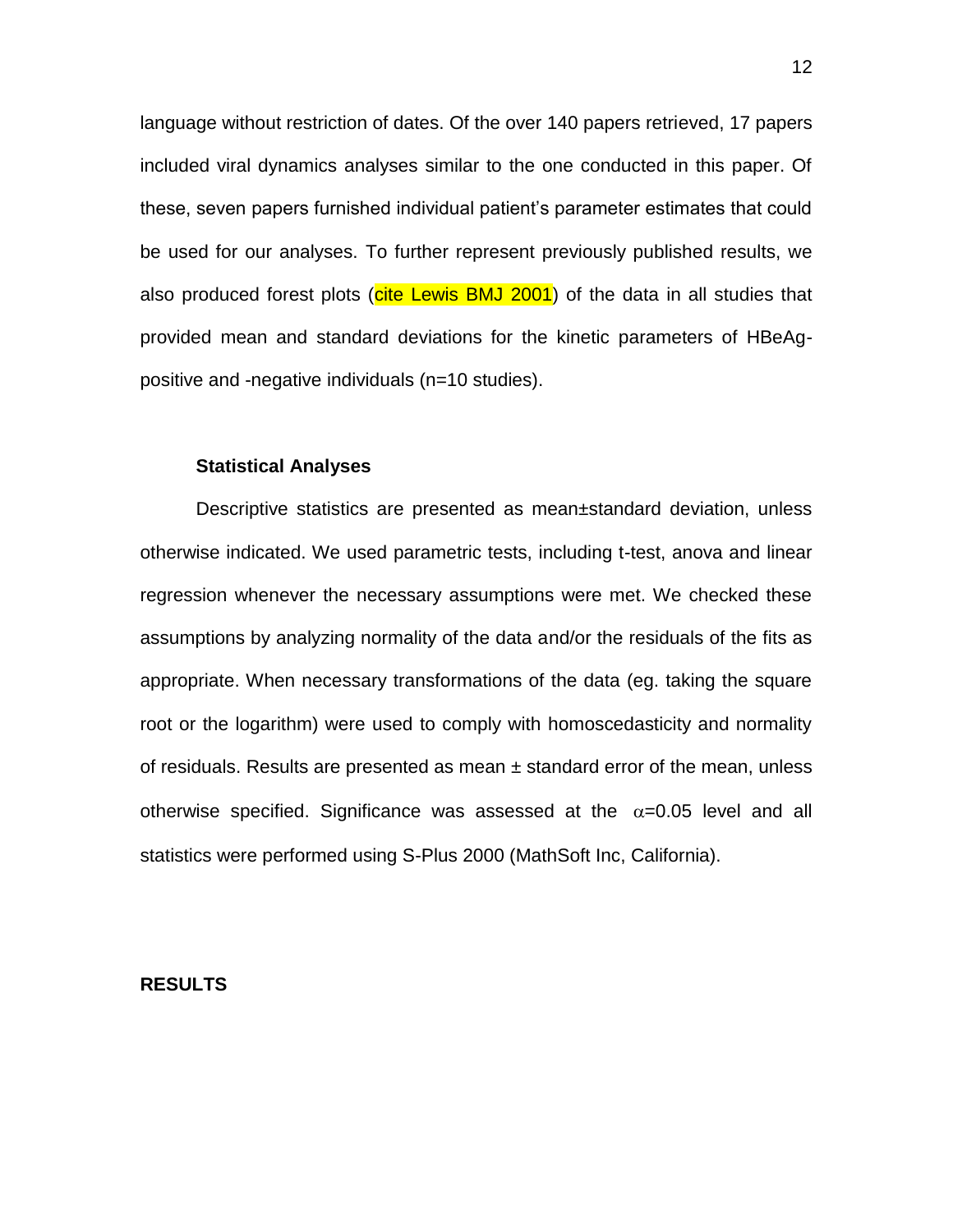## **Baseline Characteristics and Outcome of Treatment**

Pre-treatment HBV DNA levels, at  $t = 0$ , ranged from  $2.8 \times 10^3$  IU/ml to 1.0  $\times$  10<sup>9</sup> IU/ml (Table 1), with a geometric mean of 6.5±0.2 log<sub>10</sub> IU/ml. There were no significant differences in average pre-treatment HBV DNA levels across all treatment groups (p=0.39).

HBV DNA levels went below the detection limit of 350 IU/ml at least once during their respective courses of treatment in 36 patients, mostly within the first 24 weeks. Relapses in viral load and biochemical parameters were observed in almost all patients within 12 months of stopping therapy. The exceptions were patient 5, who has been a sustained biochemical and virological responder for over two years, and patient 41, who remained a biochemical and virological responder 8 months post-therapy and at that time seroconverted to anti-HBs antibodies.

Baseline HBV DNA level was the most important factor predicting the patient's early response to treatment. Patients with undetectable HBV DNA at 8 or 12 weeks of treatment had significantly lower baseline HBV DNA levels, independent of treatment schedule (p=0.008), as recently reported (33).

## **HBV Decay Patterns**

In most patients, HBV DNA levels showed a biphasic decay after treatment was initiated (Figure 1). Four patients (Figure 2) had only a single decay phase over the first 30 days (P26, P27, P38, P43), although P38 and P27 (and perhaps P26) were late responders, and thus they could have had an initial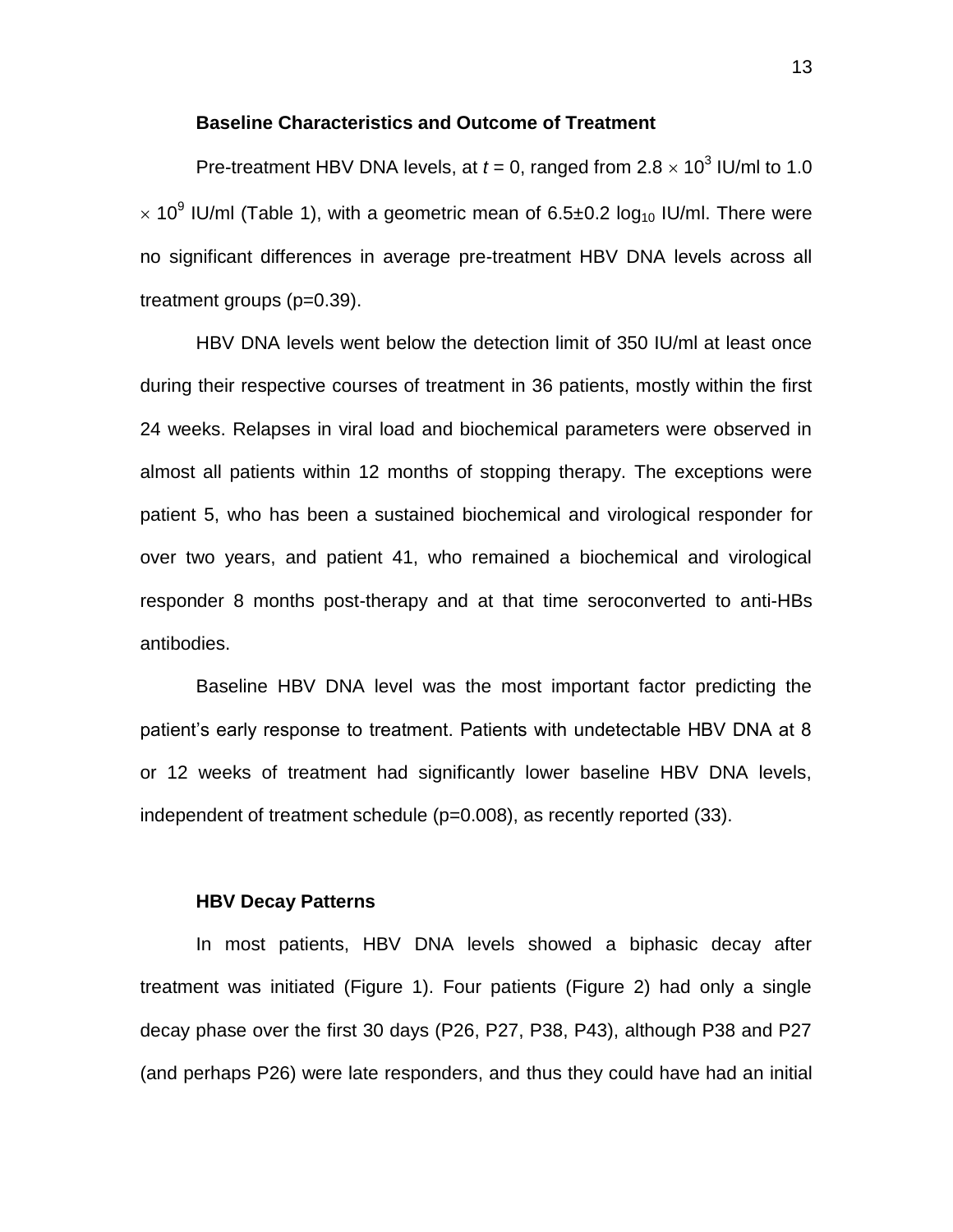fast phase of decay but we could not detect it due to less intensive sampling at later time points. The biphasic decay was characterized by an early, rapid decline in HBV, followed by a slower second-phase decrease. This second phase generally conformed to one of two patterns: pattern 1 was characterized by a slow second-phase decay (n=34), and pattern 2 by a flat or nearly flat second phase (n=7).

The average drop in HBV DNA level after 48 hours of treatment was 0.83  $log_{10}$  IU/ml. This decrease over the first 48 hours differed significantly by treatment regimen: average HBV declines were 1.30  $log_{10}$  IU/ml, 1.01  $log_{10}$  IU/ml, 1.05  $log_{10}$  IU/ml, 0.57  $log_{10}$  IU/ml, 0.48  $log_{10}$  IU/ml, and 0.45  $log_{10}$  IU/ml for patients in the LAM, ADV+LAM, IFN+LAM, PEG+LAM, PEG alone, and IFN alone regimens, respectively (p=0.0008). These differences became less pronounced with time and, at one month, all (except the IFN) groups had similar viral declines (between -2.6 and -3.1  $log_{10}$ , p=0.31), whereas the IFN monotherapy group only had a -1.5  $log_{10}$  decline.

#### **Kinetic Parameters**

In Figure 1, we show representative fits of the model to the data (Figure 1). We present the data and fits for all patients in supplementary information. For some patients, the viral load data could not be fitted. This happened when, during the first month, therapy induced no or minimal decay (4 cases: P3, P10, P17, P46) or when only one phase of decay was observed (4 cases: P26, P27, P38, P43) (Figure 2). The reasons why some patients present these non-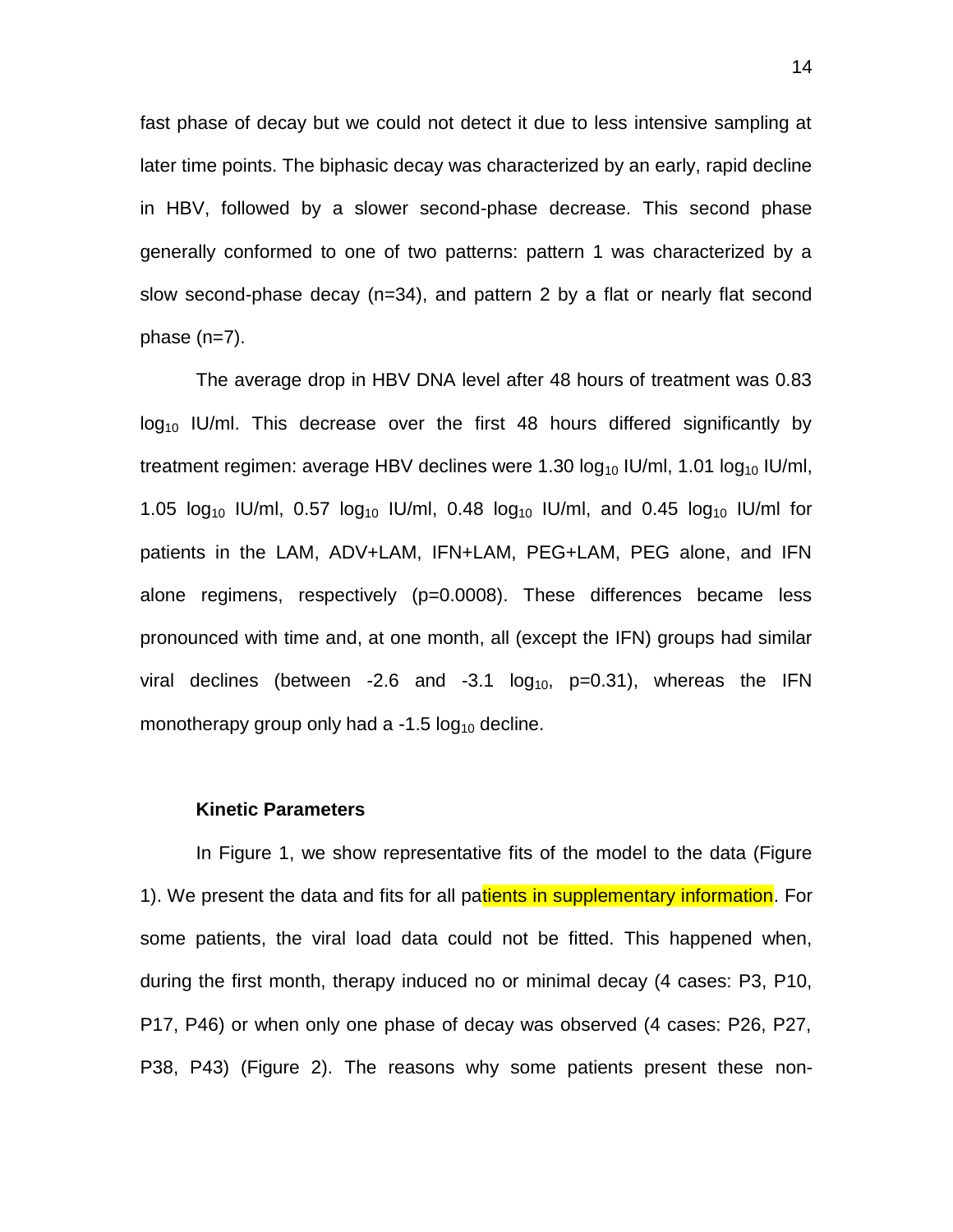biphasic patterns are not known, but this is often the case for large viral dynamics datasets [cite papers].

Parameter estimates obtained from the non-linear least-squares fits for each patient are displayed in Table 1. The estimated parameters were not significantly different among the treatment groups (with one exception, see below). Overall, the mean±standard deviation values for the clearance rate of virions (c) and infected cells ( $\delta$ ) were 1.9±2.8 day<sup>-1</sup> and 0.10±0.10 day<sup>-1</sup>, respectively. The corresponding half-lives were  $0.7\pm0.5$  days (17 $\pm$ 12 hours) for virions and 13.4 $\pm$ 16.9 days for infected cells. The average efficacy ( $\epsilon$ ) of all treatment regimens was  $0.90\pm0.14$ , and the average delay ( $\tau$ ) between treatment initiation and its effect on viral load was 0.4±0.6 day (9.6±14 hours). However, protocols including pegylated IFN- $\alpha$ 2a had a significantly larger delay than the other treatment groups (0.86 day vs. 0.38 day, p=0.002).

Baseline HBV DNA level correlated negatively with infected cell half-life (r=-0.55, p=0.0008; Figure 3, filled circles). This result suggests that patients with higher baseline viral levels clear infected cells faster because these cells have a shorter half-life. There was also a trend for a weak negative correlation of baseline viral level with drug efficacy (p=0.08), and when three patients (two receiving IFN- $\alpha$ 2a and one pegylated IFN- $\alpha$ 2a) with low initial drug efficacy  $(\epsilon$ <60%) were excluded, this latter trend became significant (r=-0.34, p=0.035). The four regimens that included lamivudine had better efficacy than the IFN alone and pegylated IFN alone regimens, with  $\varepsilon = 97\%$  *vs*  $\varepsilon = 85\%$ .

15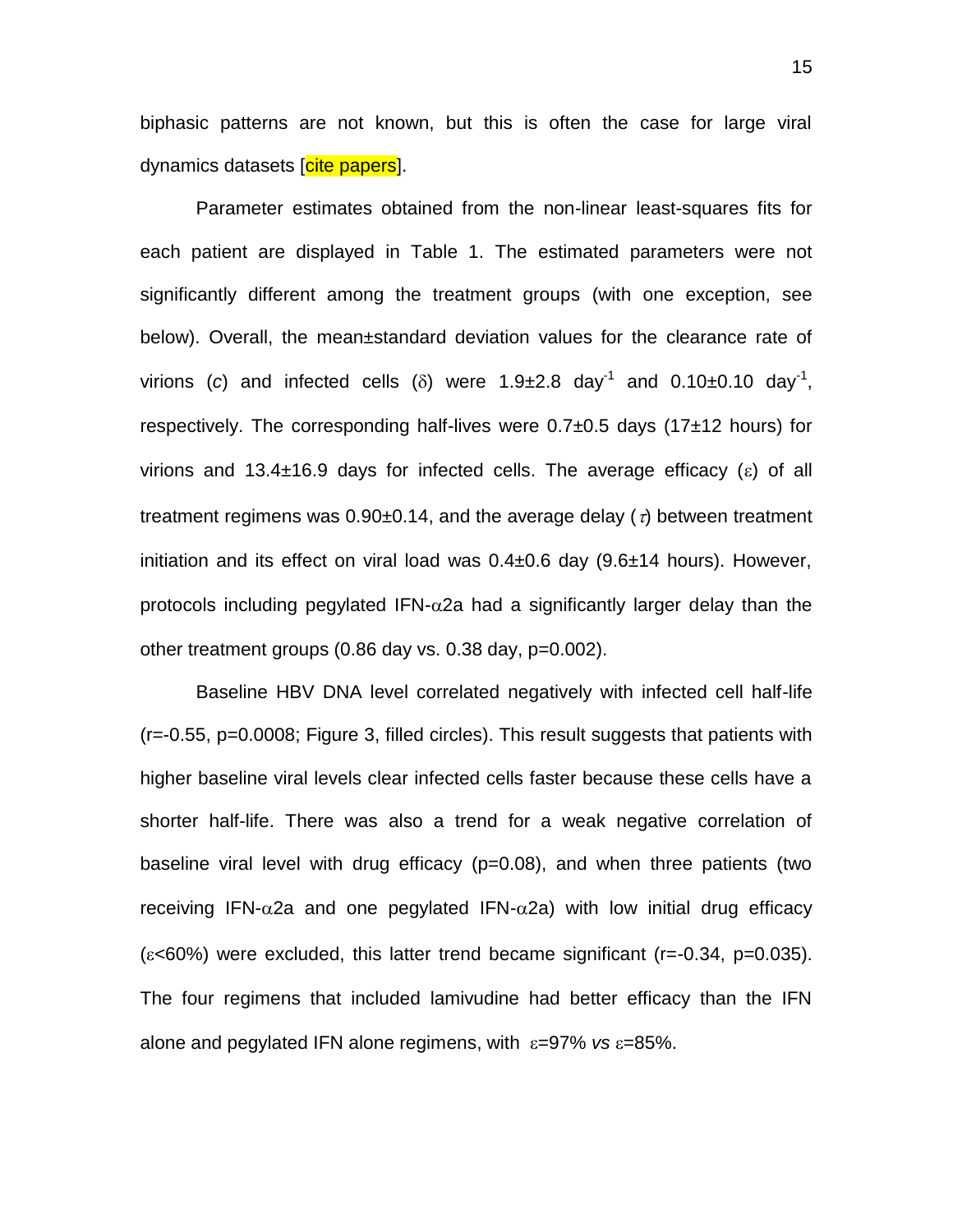#### **Meta-analysis comparison with other viral kinetic studies**

In order to compare our results with other available HBV viral dynamics studies in both HBeAg-positive and -negative patients, a Pubmed search was conducted to identify viral kinetic studies during treatment of HBV infection (see Methods). Table 2 presents a summary of the seven published studies that include parameter estimates for each patient analyzed that were used in our meta-analysis comparing HBeAg-positive and HBeAg-negative kinetics. Those papers together with the present study have information on 79 HBeAg-positive patients and 100 HBeAg-negative patients treated with a variety of different antiviral treatment regimens. For each patient, the half-life of free virions and the half-life of infected cells were obtained. The information on baseline viral level was more difficult to use, because different HBV DNA assays were used in the seven studies (Table 2). In 4 of the studies that did not report IU/ml, we converted baseline HBV DNA levels according to the conversion factors provided by Shyamala *et al.* (34). The other two studies (27, 35) either did not report individual baseline HBV DNA levels or used in-house assays, for which the conversion factor was not reported. In any case, the estimates for the half-lives of free virions and infected cells are not impacted by the specific assay/units used in a given study.

As expected, the baseline HBV DNA levels were significantly lower on average in HBeAg-negative than in HBeAg-positive patients: means 6.3±0.1 *vs* 7.9 $\pm$ 0.1 log<sub>10</sub> IU/ml, respectively (p<0.00001). Moreover, the range in baseline viral levels in HBeAg-negative patients (range:  $3.4 - 9.5 \log_{10}$  IU/ml) was 100-fold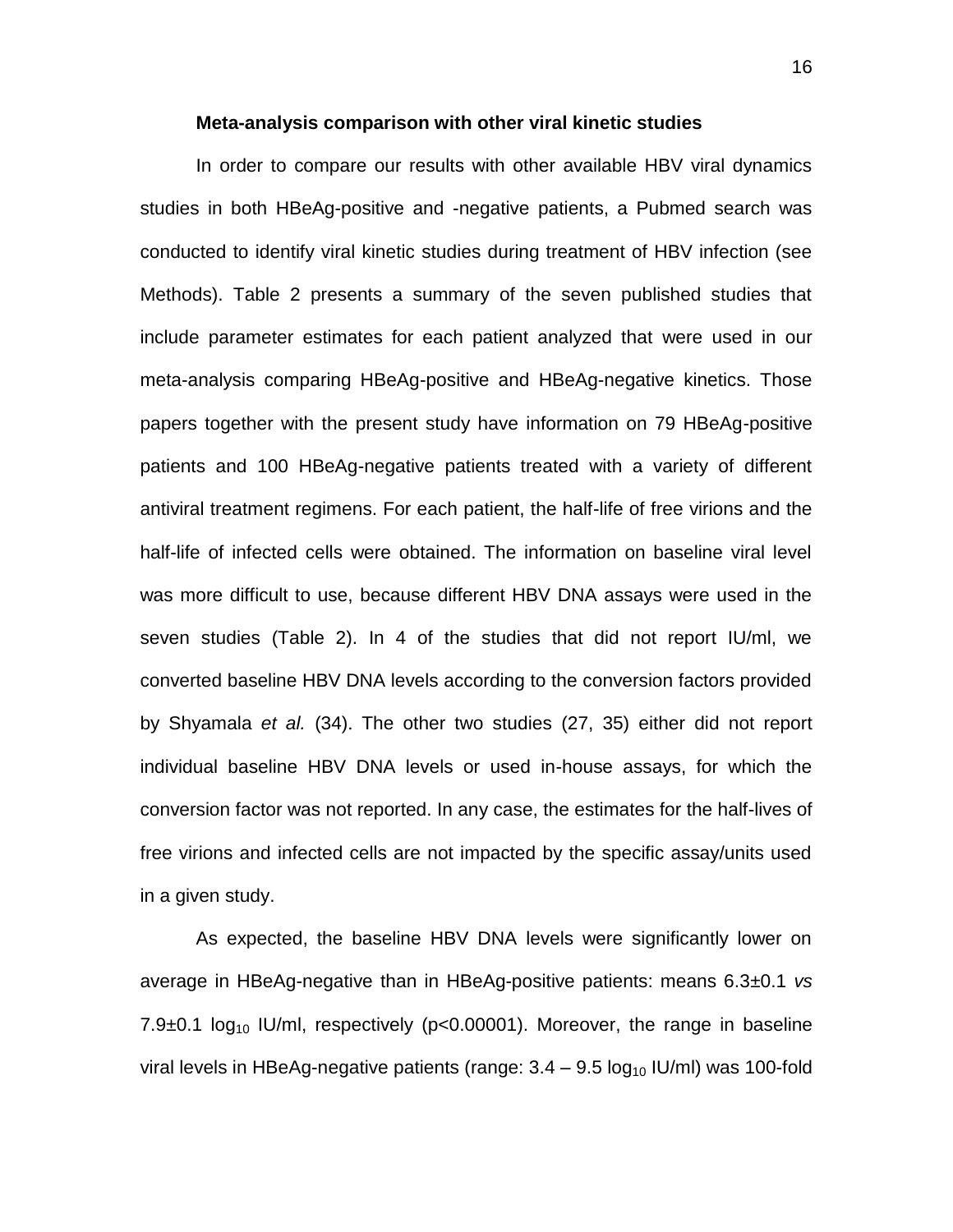larger than that in HBeAg-positive patients (range:  $5.3 - 9.7 \log_{10}$  IU/ml). We then compared the viral kinetics parameters. Figure 4 (top panels) shows the half-lives of free HBV virions and infected cells in HBeAg-positive and HBeAg-negative infection. The half-life for free virions was significantly smaller in HBeAg-negative than -positive infection (mean=13.?±1.1 h *vs* 25.?±1.7 h, p<0.00001) and the same was true for the half-life of infected cells (mean=12.?±1.4 days *vs* 16.?±1.7 days, p=0.0001). To further assess these results, we included three other studies that reported means and standard deviations for the kinetic parameters of HBeAg-positive and HBeAg-negative individuals and represent this data as forest plots in Figure 4 (middle panels). These plots show the distribution of kinetics parameters for all studies at the same time. The diamonds representing the overall parameter estimates in HBeAg-positive and -negative subjects do not overlap, lending support to our results above.

Still, it could be argued (29) that the different sampling schedules (Table 2) and modeling approaches affect the interpretation of these estimates. Thus, we repeated these analyses with data from two studies conducted by us, which included for the most part similar sampling and, crucially, the exact same fitting procedure (present work and *cite Lau*) (Figure 4, bottom panels). The results were similar: for the free virion half-life, the means were 17.2±1.9 h *vs* 27.2±3.1 h for HBeAg-negative and -positive patients, respectively (p=0.0013); for the infected cell half-life, the means were 13.?±2.9 days *vs* 16.?±2.9 days, respectively (p=0.096). This data subset was also used to compare total viral production, calculated by multiplying the free virion clearance rate by baseline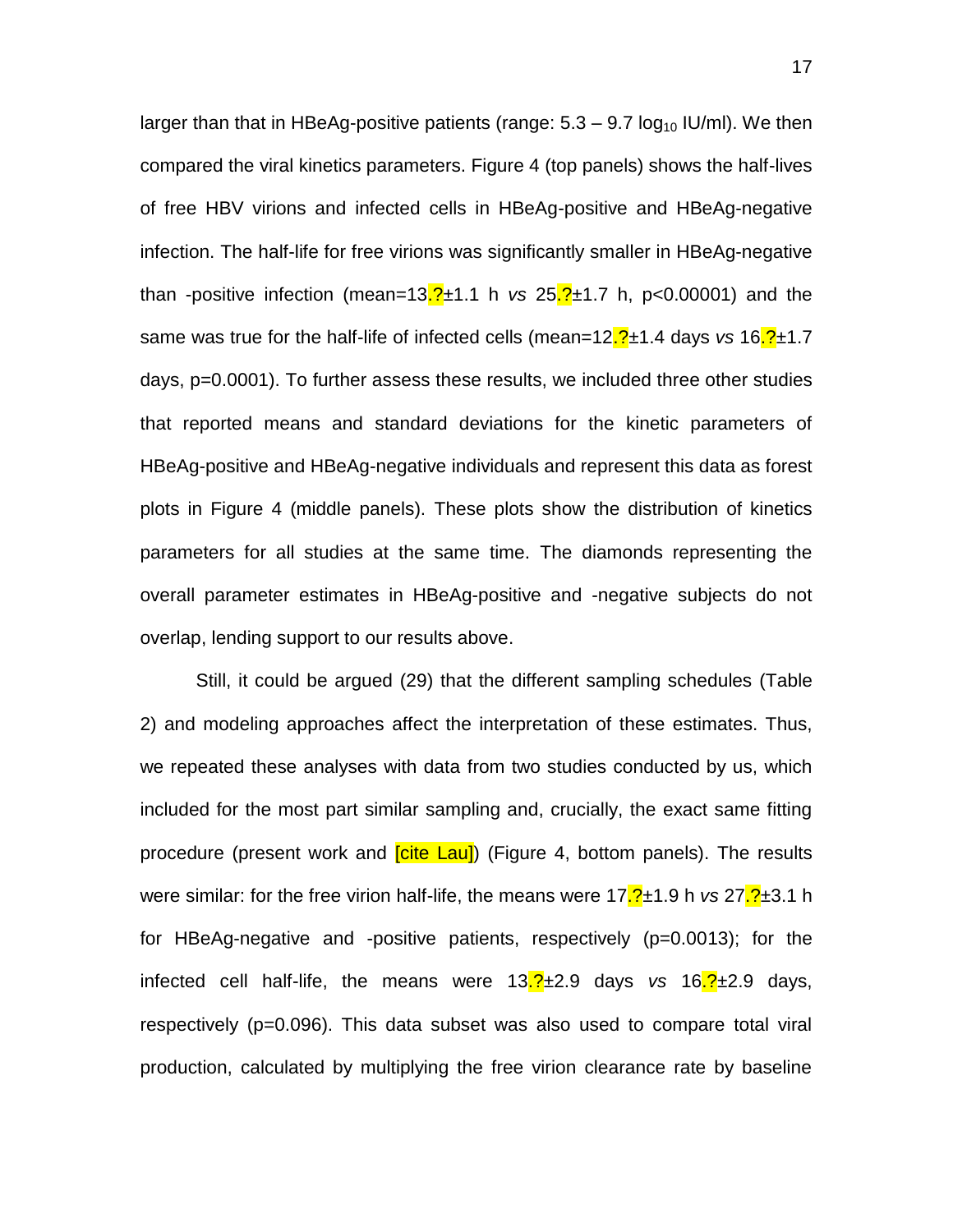viral load. There was a significantly larger virion production in HBeAg-positive than -negative infection  $(7.5\pm0.2 \text{ vs } 6.4\pm0.2 \text{ log}_{10} \text{ IU/ml/day}, p= 0.001)$ .

Taking into account all the patients infected with HBeAg-negative HBV (n=81) confirmed the result of our study, shown above, that the half-life of infected cells is negatively correlated with baseline HBV DNA level (r=-0.51, p<0.00001) (Figure 3). This was not the case in the HBeAg-positive HBV patients (n=48, p=0.73). Importantly, if we restrict the analysis of HBeAg-negative infection to those patients who have baseline viral load in a similar range to the HBeAg-positive cohort, we find that the correlation still holds (r=-0.45, p=0.0003, n=63). Thus, this relationship between infected cell half-life and baseline viral load is a characteristic of HBeAg-negative infection, and not an artifact of different viral load levels in these patients.

#### **DISCUSSION**

In this study we have analyzed the dynamics of viral turnover in HBe antigen-negative hepatitis B virus infection, based on patient response to different antiviral treatment protocols based on  $IFN-\alpha$  and/or nucleos(t)ide analogues. By using a standard model (26) of viral infection, we were able to estimate viral clearance, infected cell loss rate and the efficacy of stopping viral production of different treatment protocols. As expected, the long-term outcome of treatment was very poor in all treatment groups after only 48 weeks of administration followed by withdrawal. Therefore, it was not possible to find any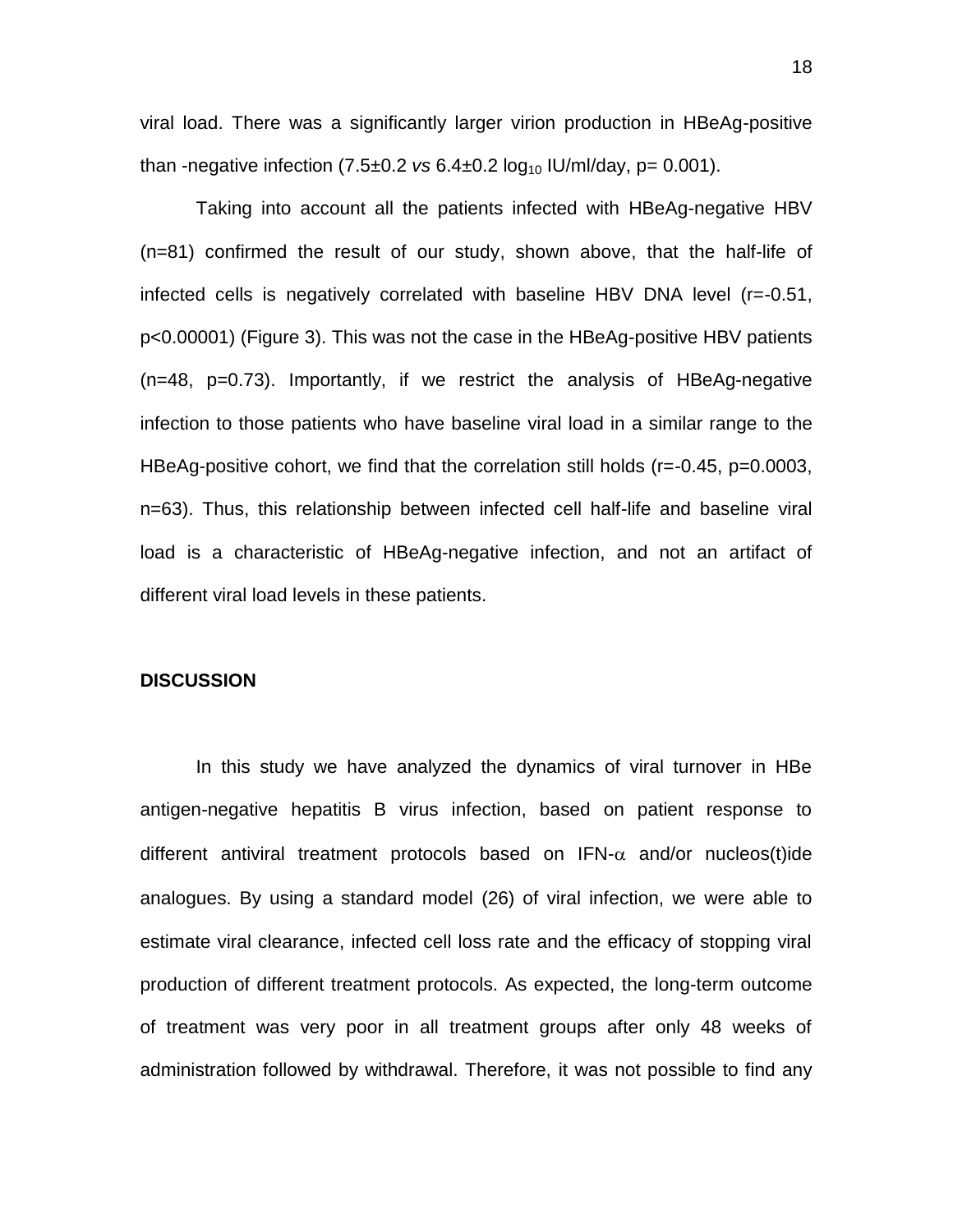baseline host/viral characteristic, or kinetic parameter associated with long-term responses. Overall, we did not detect significant differences in viral kinetic parameters among the different study groups. However, not surprisingly the four regimens that included lamivudine had better efficacy than the two regimens that included IFN- $\alpha$ 2a and pegylated IFN- $\alpha$ 2a alone. Although, this same trend has been seen in other studies [citations?], we cannot make definitive conclusions about the differences in treatment regimens, because the inclusion in each arm was not random, it rather obeyed clinical criteria.

The main objective of our study was to find how the dynamics of HBeAgnegative infection differ from those in HBeAg-positive infection. We thus conducted an extensive meta-analysis to compare our results to those of all previous viral kinetic studies that included data for individual patients (Table 2). Interestingly, we found a significantly faster viral clearance rate (and thus shorter viral half-life) for HBeAg-negative infection than for HBeAg-positive infection. The mean estimate of the viral half-life for HBeAg-positive infection was ~25 hours, whereas in HBeAg-negative infection, it was ~13 hours. This indicates that the lower viral levels found in HBeAg-negative infection are not necessarily due to lower viral production (16), but rather they occur through the balance of high viral replication and fast immune clearance, *i.e.* rapid HBV dynamics. It has been suggested that the shorter virion half-lives in HBeAg-negative infection are related to a lower viral load at baseline in these patients, as faster virion clearance has been reported to correlate with lower baseline viral loads [cite] Murray]. However, we did not find such a correlation in our dataset or meta-

19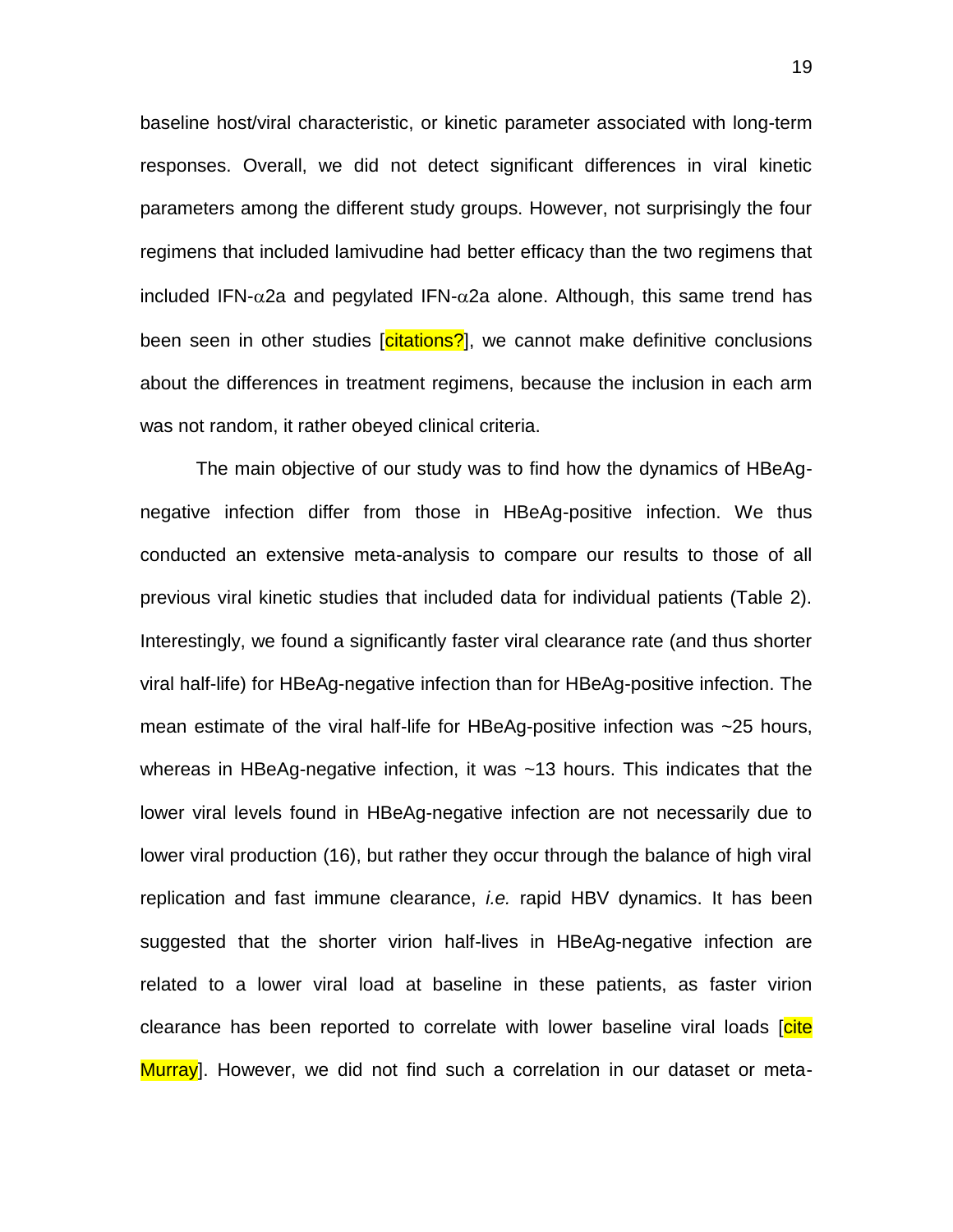analyses, when we considered just HBeAg-negative or HBeAg-positive patients. The estimated half-life of infected cells is also shorter in HBeAg-negative than in HBeAg-positive HBV infection.

In our meta-analysis we included all the extant studies with viral dynamic data. This implies that we collected data generated by different groups, and with somewhat different techniques, including different treatment protocols, different assays, and different viral kinetics models for determination of virion and infected cell half-life. Since this variability could bias our results, we also repeated our comparisons of HBeAg-positive and –negative infection using two studies conducted by us, which included similar sampling and exactly the same modeling methodology. This restriction of the analyses helps control for the effect of different studies. Another way would be to use random effects, unfortunately, fitting such models to this data was not statistically supported, perhaps because almost all studies (with the exception of Mihm et al [cite]) included only HBeAgpositive or only HBeAg-negative patients. Preferably, our results should be confirmed in a future study including both HBeAg-positive and –negative subjects.

It is known that cytoplasmic HBeAg can enter both the major histocompatibility complex (MHC) class I pathway for recognition by CD8-positive CTLs and the MHC class II pathway for recognition by CD4-positive T cells (12). On the contrary, HBcAg cannot enter the class II pathway (12). Therefore, hepatocytes producing cytoplasmic HBeAg may be targeted for destruction through both CD8-positive and/or CD4-positive pathways. It is difficult to explain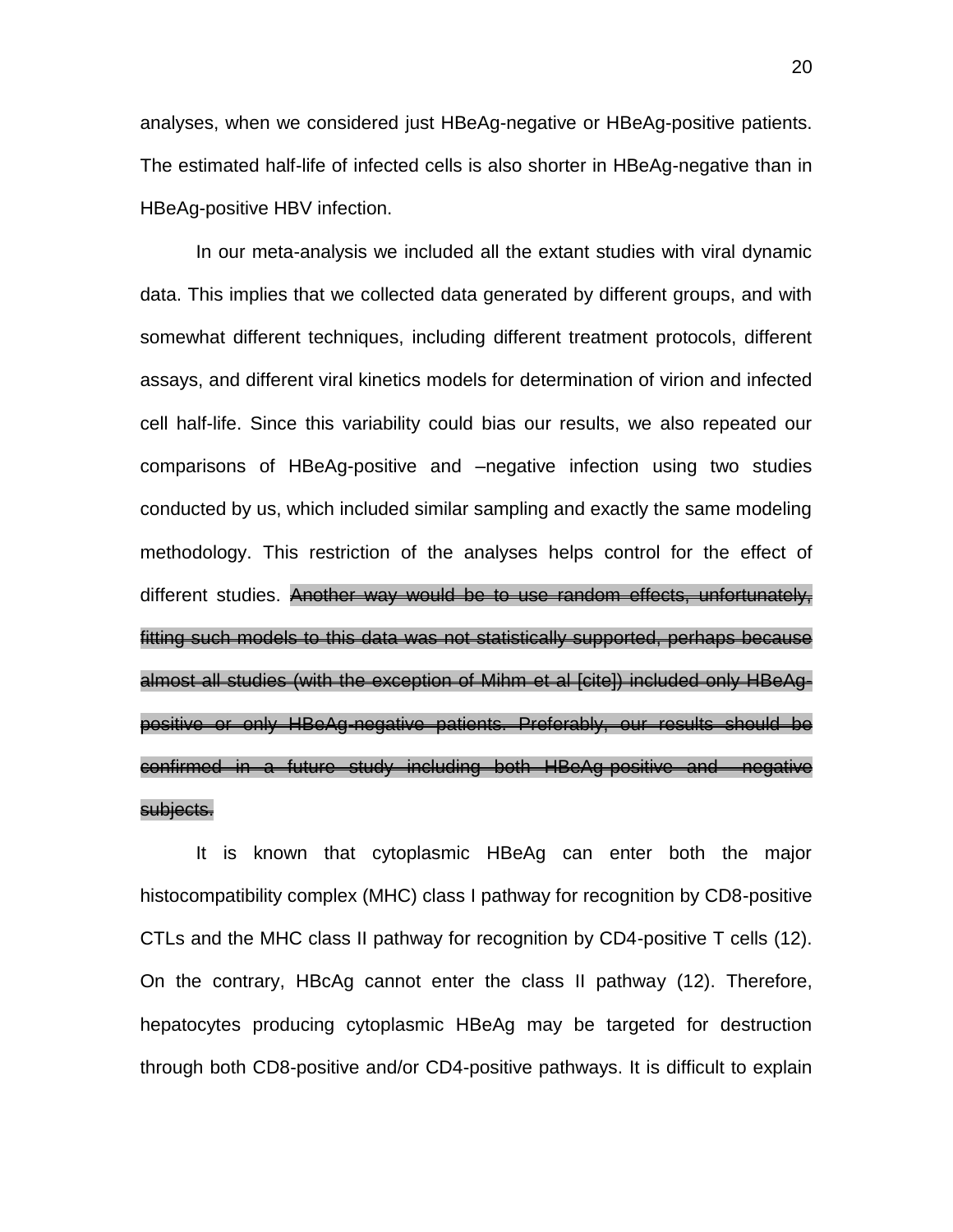the selective advantage of an HBeAg-negative variant at the level of CTL recognition because the infected hepatocyte expresses HBcAg regardless of HBeAg expression. However, if HBcAg expression becomes limiting in terms of MHC class I loading and/or CTL recognition, then co-expression of cytoplasmic HBeAg would make the infected hepatocyte more visible to specific CTLs. In this context an HBeAg-negative virus would represent an effective CTL escape variant (16). Secreted HBeAg, in contrast, has been suggested to have a tolerogenic function, down-regulating the immune response against HBV and moderating HBeAg-specific liver injury (11, 14, 36). According to this hypothesis, the HBeAg-negative virus would escape the cytoplasmic HBeAg-targeted immune response, but the escape mutant would also lose the function of its secreted immunoregulatory protein.

In this context, our results are compatible with a stronger immune response in the setting of HBeAg-negative infection. Moreover, we found a strong negative correlation between the half-life of infected cells and the baseline viral level for HBeAg-negative infection. This could indicate that, in the absence of the immunomodulatory effects of HBeAg, the immune response is stronger for larger antigen load, in spite of its inability to fully control infection (37). The dual roles of the HBeAg explain how an immune escape variant can be more pathogenic and predispose to a more aggressive form of disease (14), and still be associated with lower viral levels.

In conclusion, analysis of HBeAg-negative early viral kinetics under various antiviral treatments in patients with HBV genotype D chronic hepatitis B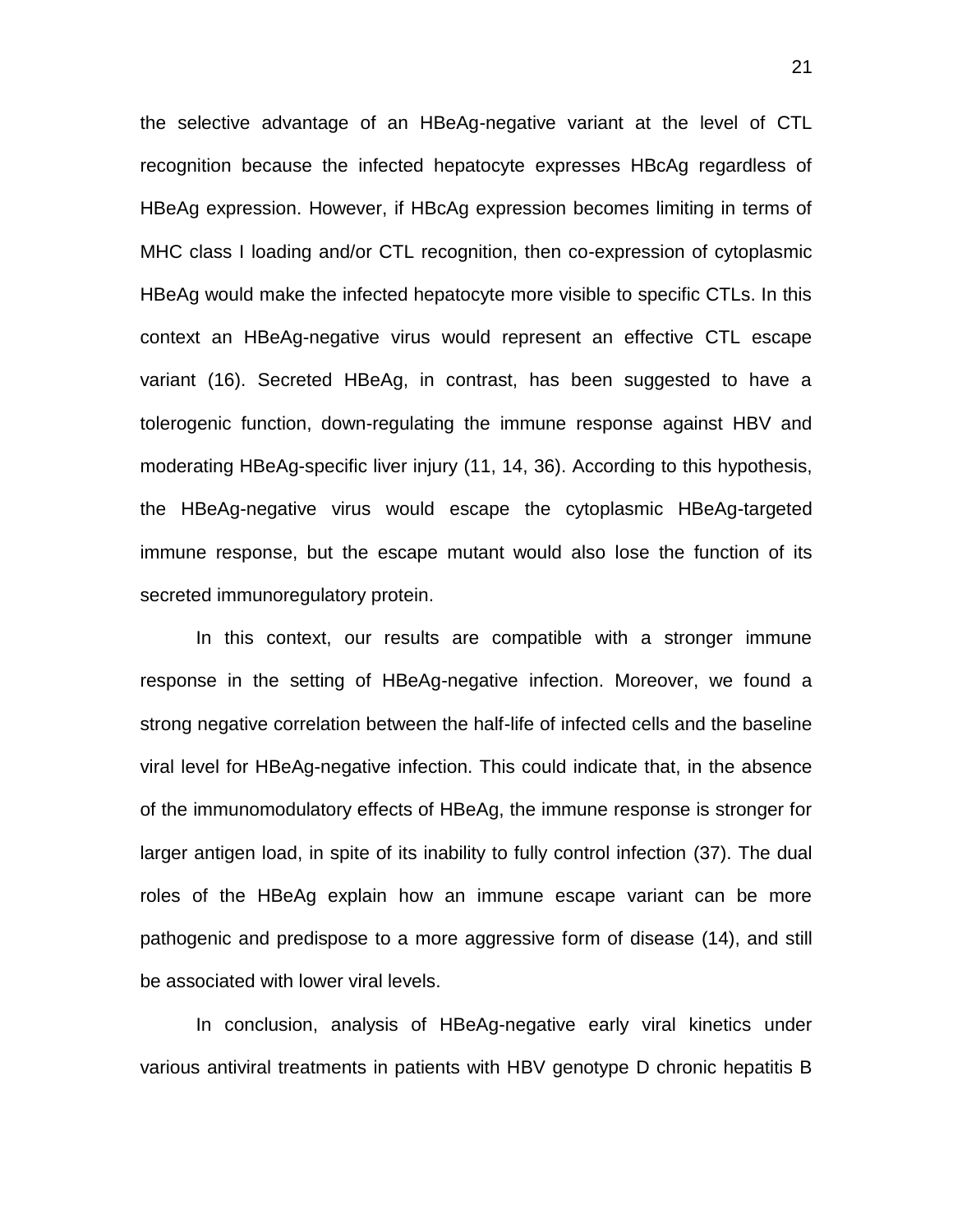showed faster dynamics of HBV DNA and infected hepatocytes in comparison with the HBeAg-positive chronic hepatitis patients. These results reveal the dual role of the immune response in maintaining lower viral levels, but at the same time inducing faster turnover of infected cells, which may be responsible for the more aggressive nature of HBeAg-negative infection.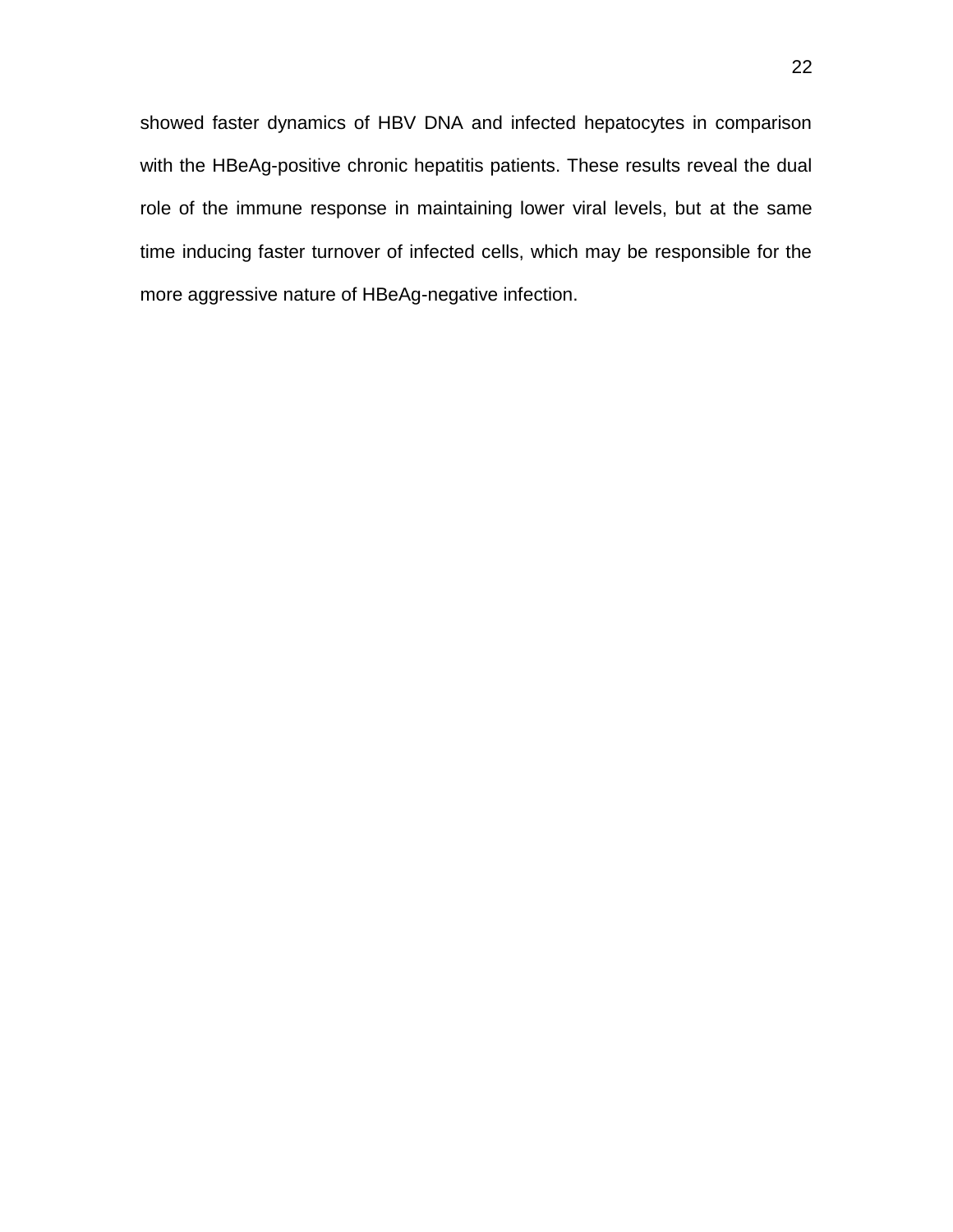### **References**

1. Lavanchy D. Worldwide epidemiology of HBV infection, disease burden, and vaccine prevention. J Clin Virol 2005;34 Suppl 1:S1-3.

2. Maddrey WC. Hepatitis B: an important public health issue. J Med Virol 2000;61:362-366.

3. Funk ML, Rosenberg DM, Lok AS. World-wide epidemiology of HBeAgnegative chronic hepatitis B and associated precore and core promoter variants. J Viral Hepat 2002;9:52-61.

4. Hadziyannis SJ, Papatheodoridis GV. Hepatitis B e antigen-negative chronic hepatitis B: natural history and treatment. Semin Liver Dis 2006;26:130- 141.

5. Carman WF, Jacyna MR, Hadziyannis S, Karayiannis P, McGarvey MJ, Makris A, Thomas HC. Mutation preventing formation of hepatitis B e antigen in patients with chronic hepatitis B infection. Lancet 1989;2:588-591.

6. Laras A, Koskinas J, Avgidis K, Hadziyannis SJ. Incidence and clinical significance of hepatitis B virus precore gene translation initiation mutations in e antigen-negative patients. J Viral Hepat 1998;5:241-248.

7. Lok AS, Akarca U, Greene S. Mutations in the pre-core region of hepatitis B virus serve to enhance the stability of the secondary structure of the pregenome encapsidation signal. Proc Natl Acad Sci U S A 1994;91:4077-4081.

8. Chu CJ, Keeffe EB, Han SH, Perrillo RP, Min AD, Soldevila-Pico C, Carey W, et al. Prevalence of HBV precore/core promoter variants in the United States. Hepatology 2003;38:619-628.

9. Chan HL, Hussain M, Lok AS. Different hepatitis B virus genotypes are associated with different mutations in the core promoter and precore regions during hepatitis B e antigen seroconversion. Hepatology 1999;29:976-984.

10. Knoll A, Rohrhofer A, Kochanowski B, Wurm EM, Jilg W. Prevalence of precore mutants in anti-HBe-positive hepatitis B virus carriers in Germany. J Med Virol 1999;59:14-18.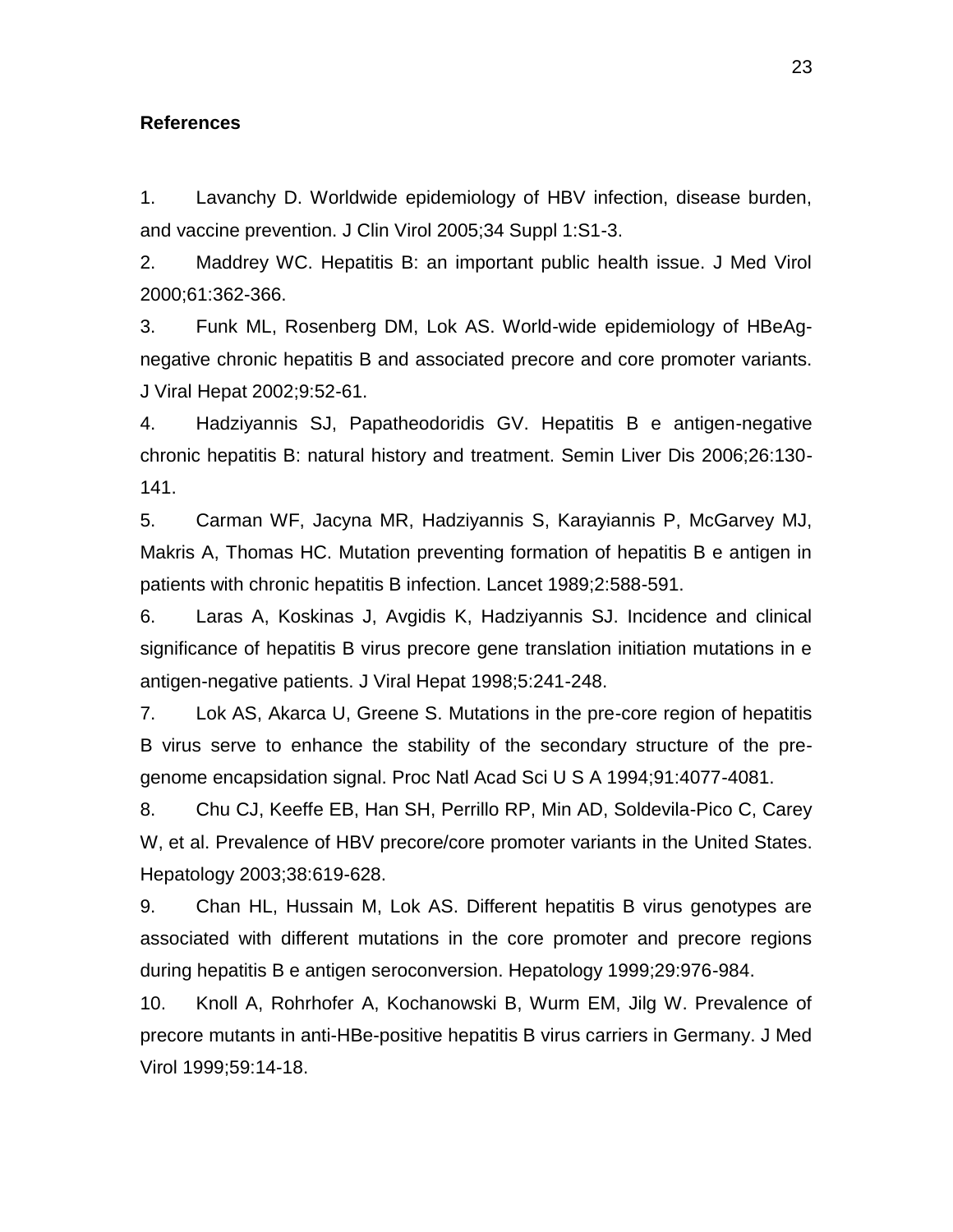11. Hadziyannis SJ, Vassilopoulos D. Immunopathogenesis of hepatitis B e antigen negative chronic hepatitis B infection. Antiviral Res 2001;52:91-98.

12. Diepolder HM, Ries G, Jung MC, Schlicht HJ, Gerlach JT, Gr ner N, Caselmann WH, et al. Differential antigen-processing pathways of the hepatitis B virus e and core proteins. Gastroenterology 1999;116:650-657.

13. Rehermann B. Immune responses in hepatitis B virus infection. Semin Liver Dis 2003;23:21-38.

14. Milich D, Liang TJ. Exploring the biological basis of hepatitis B e antigen in hepatitis B virus infection. Hepatology 2003;38:1075-1086.

15. Frelin L, Wahlstrom T, Tucker AE, Jones J, Hughes J, Lee BO, Billaud JN, et al. A mechanism to explain the selection of the HBeAg-negative mutant during chronic HBV infection. J Virol 2008.

16. Hadziyannis SJ, Vassilopoulos D. Hepatitis B e antigen-negative chronic hepatitis B. Hepatology 2001;34:617-624.

17. Hadziyannis SJ. Treatment paradigms on hepatitis B e antigen-negative chronic hepatitis B patients. Expert Opin Investig Drugs 2007;16:777-786.

18. Chu CJ, Hussain M, Lok AS. Quantitative serum HBV DNA levels during different stages of chronic hepatitis B infection. Hepatology 2002;36:1408-1415.

19. Bonino F, Rosina F, Rizzetto M, Rizzi R, Chiaberge E, Tardanico R, Callea F, et al. Chronic hepatitis in HBsAg carriers with serum HBV-DNA and anti-HBe. Gastroenterology 1986;90:1268-1273.

20. Rehermann B, Nascimbeni M. Immunology of hepatitis B virus and hepatitis C virus infection. Nat Rev Immunol 2005;5:215-229.

21. Hadziyannis SJ, Papatheodoridis GV, Vassilopoulos D. Treatment of HBeAg-negative chronic hepatitis B. Semin Liver Dis 2003;23:81-88.

22. Fattovich G. Natural history and prognosis of hepatitis B. Semin Liver Dis 2003;23:47-58.

23. Perelson AS. Modelling viral and immune system dynamics. Nat Rev Immunol 2002;2:28-36.

24. Perelson AS, Herrmann E, Micol F, Zeuzem S. New kinetic models for the hepatitis C virus. Hepatology 2005;42:749-754.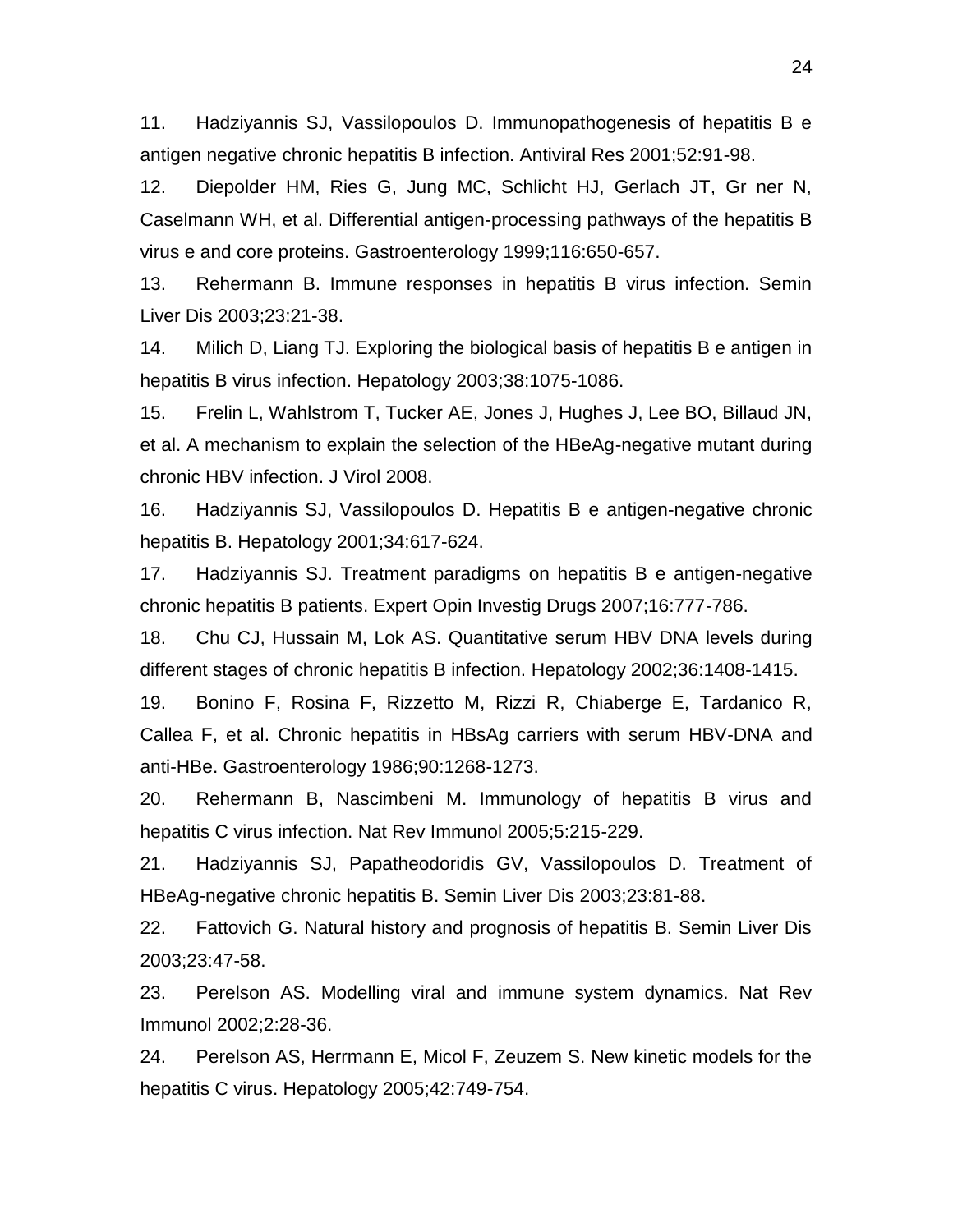25. Perelson AS, Ribeiro RM. Hepatitis B virus kinetics and mathematical modeling. Semin Liver Dis 2004;24 Suppl 1:11-16.

26. Ribeiro RM, Lo A, Perelson AS. Dynamics of hepatitis B virus infection. Microbes Infect 2002;4:829-835.

27. Lewin SR, Ribeiro RM, Walters T, Lau GK, Bowden S, Locarnini S, Perelson AS. Analysis of hepatitis B viral load decline under potent therapy: complex decay profiles observed. Hepatology 2001;34:1012-1020.

28. Lewin S, Walters T, Locarnini S. Hepatitis B treatment: rational combination chemotherapy based on viral kinetic and animal model studies. Antiviral Res 2002;55:381-396.

29. Sypsa VA, Mimidis K, Tassopoulos NC, Chrysagis D, Vassiliadis T, Moulakakis A, Raptopoulou M, et al. A viral kinetic study using pegylated interferon alfa-2b and/or lamivudine in patients with chronic hepatitis B/HBeAg negative. Hepatology 2005;42:77-85.

30. Colombatto P, Civitano L, Bizzarri R, Oliveri F, Choudhury S, Gieschke R, Bonino F, et al. A multiphase model of the dynamics of HBV infection in HBeAgnegative patients during pegylated interferon-alpha2a, lamivudine and combination therapy. Antivir Ther 2006;11:197-212.

31. Hoofnagle JH, Doo E, Liang TJ, Fleischer R, Lok AS. Management of hepatitis B: summary of a clinical research workshop. Hepatology 2007;45:1056- 1075.

32. Neumann AU, Lam NP, Dahari H, Gretch DR, Wiley TE, Layden TJ, Perelson AS. Hepatitis C viral dynamics in vivo and the antiviral efficacy of interferon-alpha therapy. Science 1998;282:103-107.

33. Kau A, Vermehren J, Sarrazin C. Treatment predictors of a sustained virologic response in hepatitis B and C. J Hepatol 2008;49:634-651.

34. Shyamala V, Arcangel P, Cottrell J, Coit D, Medina-Selby A, McCoin C, Madriaga D, et al. Assessment of the target-capture PCR hepatitis B virus (HBV) DNA quantitative assay and comparison with commercial HBV DNA quantitative assays. J Clin Microbiol 2004;42:5199-5204.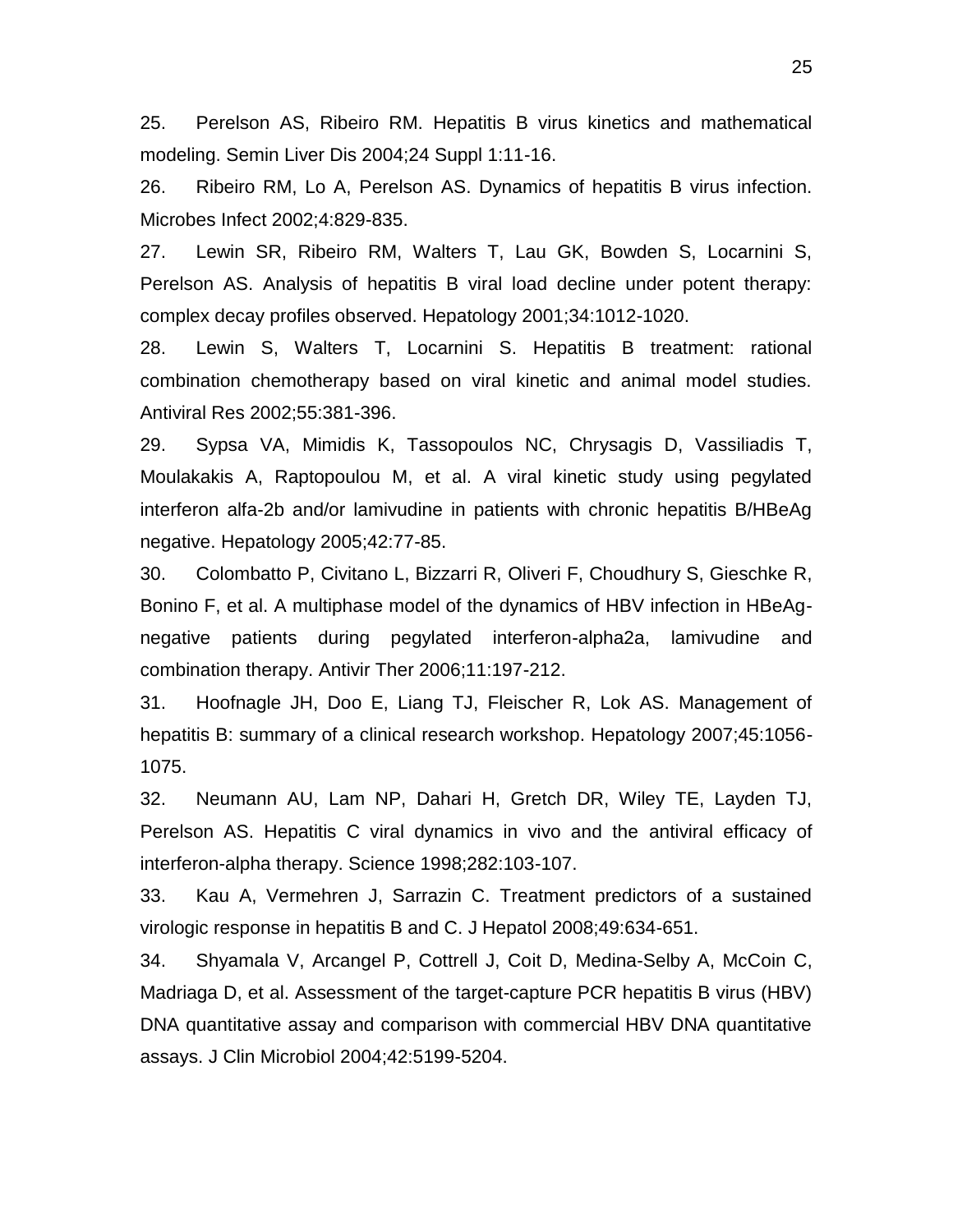35. Wang CC, Holte S, Huang ML, Sacks SL, Engelberg R, Ferrenberg J, Shuhart M, et al. Kinetics of hepatitis B viral load during 48 weeks of treatment with 600 mg vs 100 mg of lamivudine daily. J Viral Hepat 2004;11:443-447.

36. Milich DR, Schodel F, Hughes JL, Jones JE, Peterson DL. The hepatitis B virus core and e antigens elicit different Th cell subsets: antigen structure can affect Th cell phenotype. J Virol 1997;71:2192-2201.

37. Lindh M, Horal P, Dhillon AP, Norkrans G. Hepatitis B virus DNA levels, precore mutations, genotypes and histological activity in chronic hepatitis B. J Viral Hepat 2000;7:258-267.

38. Wolters LM, Hansen BE, Niesters HG, DeHertogh D, de Man RA. Viral dynamics during and after entecavir therapy in patients with chronic hepatitis B. J Hepatol 2002;37:137-144.

39. Tsiang M, Rooney JF, Toole JJ, Gibbs CS. Biphasic clearance kinetics of hepatitis B virus from patients during adefovir dipivoxil therapy. Hepatology 1999;29:1863-1869.

40. Lau GK, Cooksley H, Ribeiro RM, Powers KA, Shudo E, Bowden S, Hui CK, et al. Impact of early viral kinetics on T-cell reactivity during antiviral therapy in chronic hepatitis B. Antivir Ther 2007;12:705-718.

41. Mihm U, Gartner BC, Faust D, Hofmann WP, Sarrazin C, Zeuzem S, Herrmann E. Viral kinetics in patients with lamivudine-resistant hepatitis B during adefovir-lamivudine combination therapy. J Hepatol 2005;43:217-224.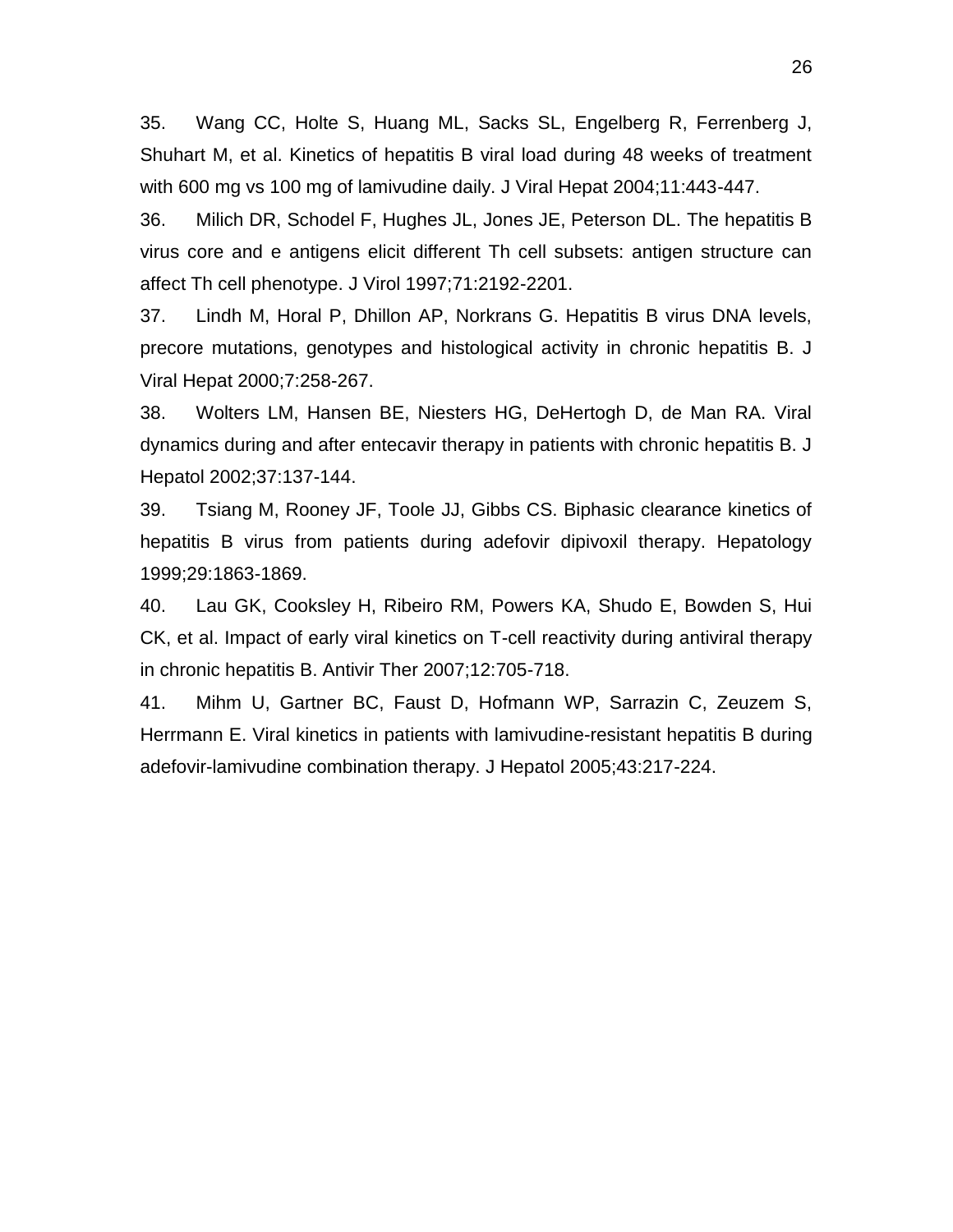## **FIGURE CAPTIONS**

**Figure 1.** Representative results of the fit of the model (line) to the HBV DNA level (circles). Each row corresponds to a different treatment protocol  $(1<sup>st</sup> row:$ IFN;  $2^{nd}$  row: LAM;  $3^{rd}$  row: IFN+LAM;  $4^{th}$  row: PEG+LAM;  $5^{th}$  row: PEG;  $6^{th}$  row: ADV+LAM). See methods for full description of fitting procedure.

**Figure 2.** Data for those patients who could not be fitted in the model (note that we use the same y-axis range for all cases to allow easier comparisons).

**Figure 3.** Correlation between infected cell half-lives and baseline HBV DNA levels for HBeAg-negative infection. The symbols correspond to different studies as indicated in the legend (see Table 2), and the best fit regression line is also shown.

**Figure 4.** Comparison of the half-lives of free virions and infected cells between infections with HBeAg-negative (Neg) and HBeAg-positive (Pos) HBV strains. a) and b) present the data for all the studies in Table 2, for free virions and infected cells, respectively. c) and d) restrict the data to those studies with similar frequent early sampling (see text). The bottom and top of the box in grey represents the  $25<sup>th</sup>$  and 75<sup>th</sup> percentile of the data, respectively; the whiskers represent 1.5 times the inter-quartile range and give an idea of the range of values in the data; the horizontal line inside the box represents the median of the data and the black box around it an approximate estimate of the 95% confidence interval for the median.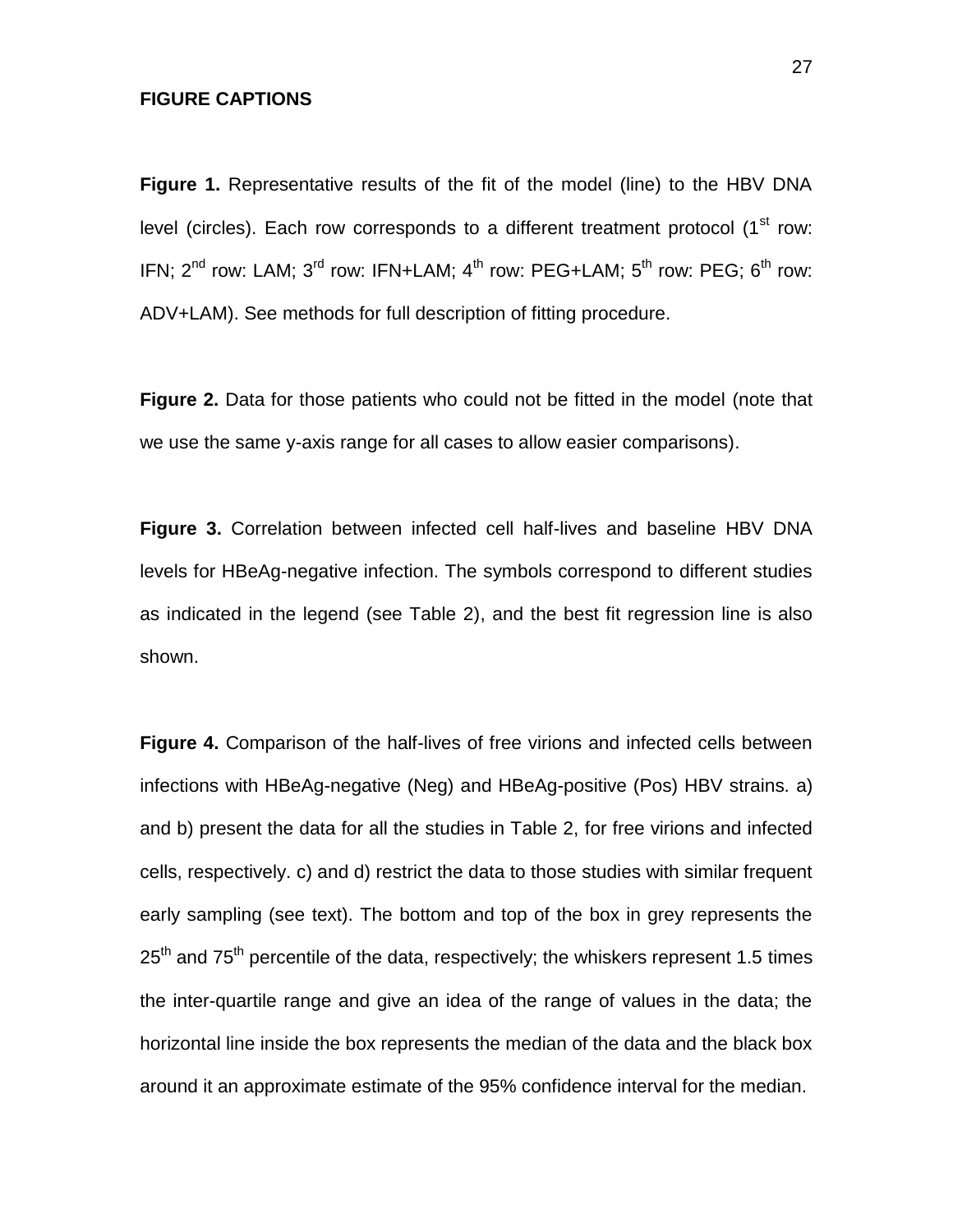| <b>Patient</b>            | Tx         | $V_0$              | $\pmb{c}$ | $\delta$                | $\pmb{\varepsilon}$ | $\pmb{\tau}$ | V half-life | / half-life |
|---------------------------|------------|--------------------|-----------|-------------------------|---------------------|--------------|-------------|-------------|
|                           |            | $(log_{10}$ IU/ml) | $(day-1)$ | $\text{(day}^1\text{)}$ |                     | (days)       | (days)      | (days)      |
| $\mathbf{1}$              | <b>IFN</b> | 7.73               | 2.32      | 0.072                   | 0.727               | 1.6          | 0.30        | 9.63        |
| $\boldsymbol{2}$          | <b>IFN</b> | 7.81               | 0.42      | $\pmb{0}$               | 0.965               | $0.0\,$      | 1.65        |             |
| $\ensuremath{\mathsf{3}}$ | <b>IFN</b> | 6.98               | <b>NA</b> | <b>NA</b>               | <b>NA</b>           |              |             |             |
| $\overline{\mathbf{4}}$   | <b>IFN</b> | 4.18               | 0.24      | 0.053                   | 0.855               | 2.9          | 2.89        | 13.08       |
| $\sqrt{5}$                | <b>IFN</b> | 5.56               | 1.3       | 0.061                   | 0.988               | 0.3          | 0.53        | 11.36       |
| $\,6$                     | <b>IFN</b> | 5.52               | 1.32      | 0.036                   | 0.953               | 0.0          | 0.53        | 19.25       |
| 30                        | <b>IFN</b> | 6.41               | 17.36     | 0.008                   | 0.559               | 0.9          | 0.04        | 86.64       |
| 31                        | <b>IFN</b> | 6.23               | 1.3       | 0.027                   | 0.363               | 0.0          | 0.53        | 25.67       |
| 32                        | <b>IFN</b> | 4.65               | 1.02      | 0.041                   | 0.852               | 0.1          | 0.68        | 16.91       |
| 45                        | <b>IFN</b> | 5.74               | 0.64      | 0.113                   | 0.985               | 0.0          | 1.08        | 6.13        |
| 46                        | <b>IFN</b> | 8.76               | <b>NA</b> | <b>NA</b>               | <b>NA</b>           |              |             |             |
| <b>Mean</b>               |            | 6.33               | 2.88      | 0.046                   | 0.805               | 0.6          | 0.91        | 23.58       |
| 8                         | LAM        | 5.61               | 6.19      | 0.135                   | 0.922               | 1.2          | 0.11        | 5.13        |
| $\boldsymbol{9}$          | LAM        | 7.57               | 2.22      | 0.139                   | 0.966               | 0.8          | 0.31        | 4.99        |
| 10                        | LAM        | 7.66               | <b>NA</b> | <b>NA</b>               | <b>NA</b>           |              |             |             |
| 11                        | LAM        | 6.58               | 1.81      | 0.172                   | 0.934               | 0.6          | 0.38        | 4.03        |
| 12                        | LAM        | 7.72               | 1.71      | 0.188                   | 0.896               | 0.0          | 0.41        | 3.69        |
| 13                        | LAM        | 5.76               | 0.77      | 0.029                   | 0.998               | 0.0          | 0.90        | 23.90       |
| 14                        | LAM        | 7.76               | 1.93      | 0.292                   | 0.964               | 0.1          | 0.36        | 2.37        |
| 15                        | LAM        | 4.56               | 2.09      | 0                       | 0.982               | 0.7          | 0.33        |             |
| 16                        | LAM        | 4.11               | 0.69      | 0.064                   | 0.990               | 0.0          | 1.00        | 10.83       |
| 17                        | LAM        | 5.02               | <b>NA</b> | <b>NA</b>               | <b>NA</b>           |              |             |             |
| Mean                      |            | 6.24               | 2.18      | 0.127                   | 0.957               | 0.4          | 0.48        | 7.85        |
| 18                        | IFN+LAM    | 7.86               | 0.55      | 0.028                   | 1.000               | 0.0          | 1.26        | 24.76       |

**Table 1.** HBV Kinetic Parameters (SD: standard deviation)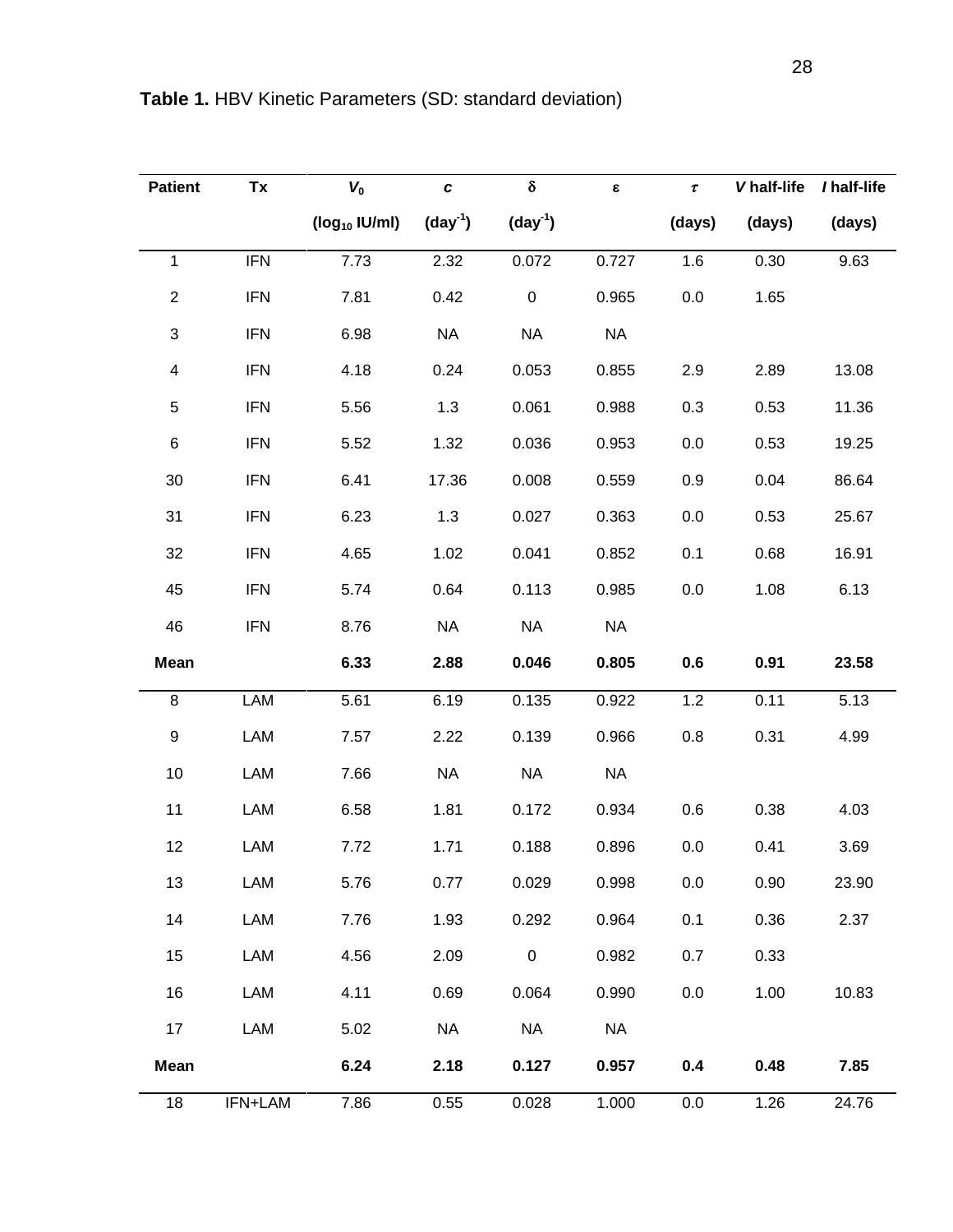|                 |            |      |           |             |           |     | 29   |       |
|-----------------|------------|------|-----------|-------------|-----------|-----|------|-------|
| 19              | IFN+LAM    | 7.48 | 1.58      | 0.133       | 0.779     | 0.4 | 0.44 | 5.21  |
| 20              | IFN+LAM    | 6.11 | 0.87      | 0.023       | 0.998     | 0.0 | 0.80 | 30.14 |
| 21              | IFN+LAM    | 9.00 | 1.49      | 0.184       | 0.801     | 0.3 | 0.47 | 3.77  |
| 22              | IFN+LAM    | 7.53 | 1.06      | 0.155       | 0.941     | 0.3 | 0.65 | 4.47  |
| 35              | IFN+LAM    | 8.26 | 0.81      | 0.189       | 0.996     | 0.0 | 0.86 | 3.67  |
| 37              | IFN+LAM    | 6.30 | 0.87      | 0.067       | 0.934     | 0.0 | 0.80 | 10.35 |
| <b>Mean</b>     |            | 7.51 | 1.03      | 0.111       | 0.921     | 0.1 | 0.75 | 11.77 |
| 23              | PEG+LAM    | 5.49 | 0.77      | $\mathbf 0$ | 0.999     | 1.8 | 0.90 |       |
| 24              | PEG+LAM    | 8.11 | 0.62      | 0.164       | 0.912     | 1.0 | 1.12 | 4.23  |
| 25              | PEG+LAM    | 6.76 | 0.61      | $\mathbf 0$ | 0.885     | 0.1 | 1.14 |       |
| 26              | PEG+LAM    | 9.00 | <b>NA</b> | <b>NA</b>   | <b>NA</b> |     |      |       |
| 27              | PEG+LAM    | 7.63 | <b>NA</b> | <b>NA</b>   | <b>NA</b> |     |      |       |
| 28              | PEG+LAM    | 3.45 | 0.46      | $\pmb{0}$   | 0.983     | 1.1 | 1.51 |       |
| 29              | PEG+LAM    | 5.36 | 1.3       | 0.076       | 0.990     | 0.9 | 0.53 | 9.12  |
| <b>Mean</b>     |            | 6.54 | 0.75      | 0.048       | 0.954     | 1.0 | 1.04 | 6.67  |
| 38              | <b>PEG</b> | 8.48 | <b>NA</b> | <b>NA</b>   | <b>NA</b> |     |      |       |
| 40              | <b>PEG</b> | 8.00 | 5.86      | 0.42        | 0.811     | 0.3 | 0.12 | 1.65  |
| 41              | <b>PEG</b> | 7.08 | 3.39      | 0.199       | 0.509     | 0.8 | 0.20 | 3.48  |
| 42              | PEG        | 4.78 | 0.78      | 0.027       | 0.988     | 0.9 | 0.89 | 25.67 |
| 43              | <b>PEG</b> | 8.38 | <b>NA</b> | <b>NA</b>   | <b>NA</b> |     |      |       |
| <b>Mean</b>     |            | 7.34 | 3.34      | 0.215       | 0.769     | 0.6 | 0.40 | 10.27 |
| 11 <sub>b</sub> | ADV+LAM    | 3.78 | 1.54      | $\mathbf 0$ | 0.942     | 0.0 | 0.45 |       |
| 12 <sub>b</sub> | ADV+LAM    | 7.41 | 1.96      | 0.227       | 0.934     | 0.5 | 0.35 | 3.05  |
| 14 <sub>b</sub> | ADV+LAM    | 6.48 | 1.63      | 0.262       | 0.986     | 0.0 | 0.43 | 2.65  |
| 26 <sub>b</sub> | ADV+LAM    | 7.61 | 1.27      | 0.094       | 0.980     | 0.0 | 0.55 | 7.37  |
| 27 <sub>b</sub> |            | 7.18 |           | 0.166       | 0.765     | 0.0 | 0.67 | 4.18  |
|                 | ADV+LAM    |      | 1.03      |             |           |     |      |       |
| 47              | ADV+LAM    | 4.98 | 1.18      | 0.067       | 0.992     | 0.0 | 0.59 | 10.35 |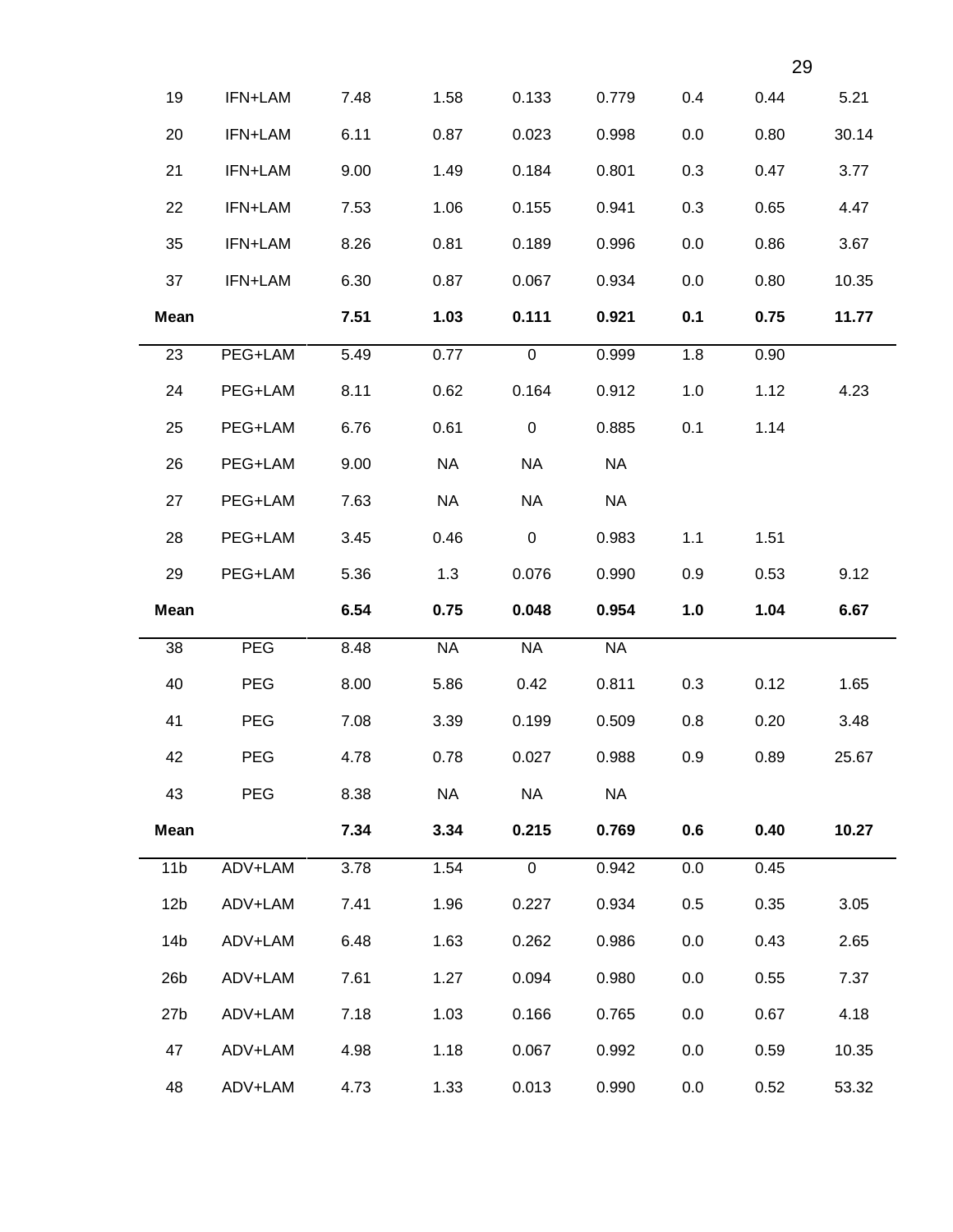|             |                     |      |      |          |       |     | 30   |       |
|-------------|---------------------|------|------|----------|-------|-----|------|-------|
| 50          | ADV+LAM             | 4.30 | 1.57 | $\Omega$ | 0.978 | 0.5 | 0.44 |       |
| 51          | ADV+LAM             | 6.08 | 0.91 | 0.171    | 0.885 | 0.0 | 0.76 | 4.05  |
| <b>Mean</b> |                     | 5.84 | 1.38 | 0.111    | 0.939 | 0.1 | 0.53 | 12.14 |
|             | <b>Overall Mean</b> | 6.52 | 1.87 | 0.100    | 0.899 | 0.4 | 0.69 | 13.39 |
|             | <b>Overall SD</b>   | 1.49 | 2.76 | 0.096    | 0.142 | 0.6 | 0.50 | 16.94 |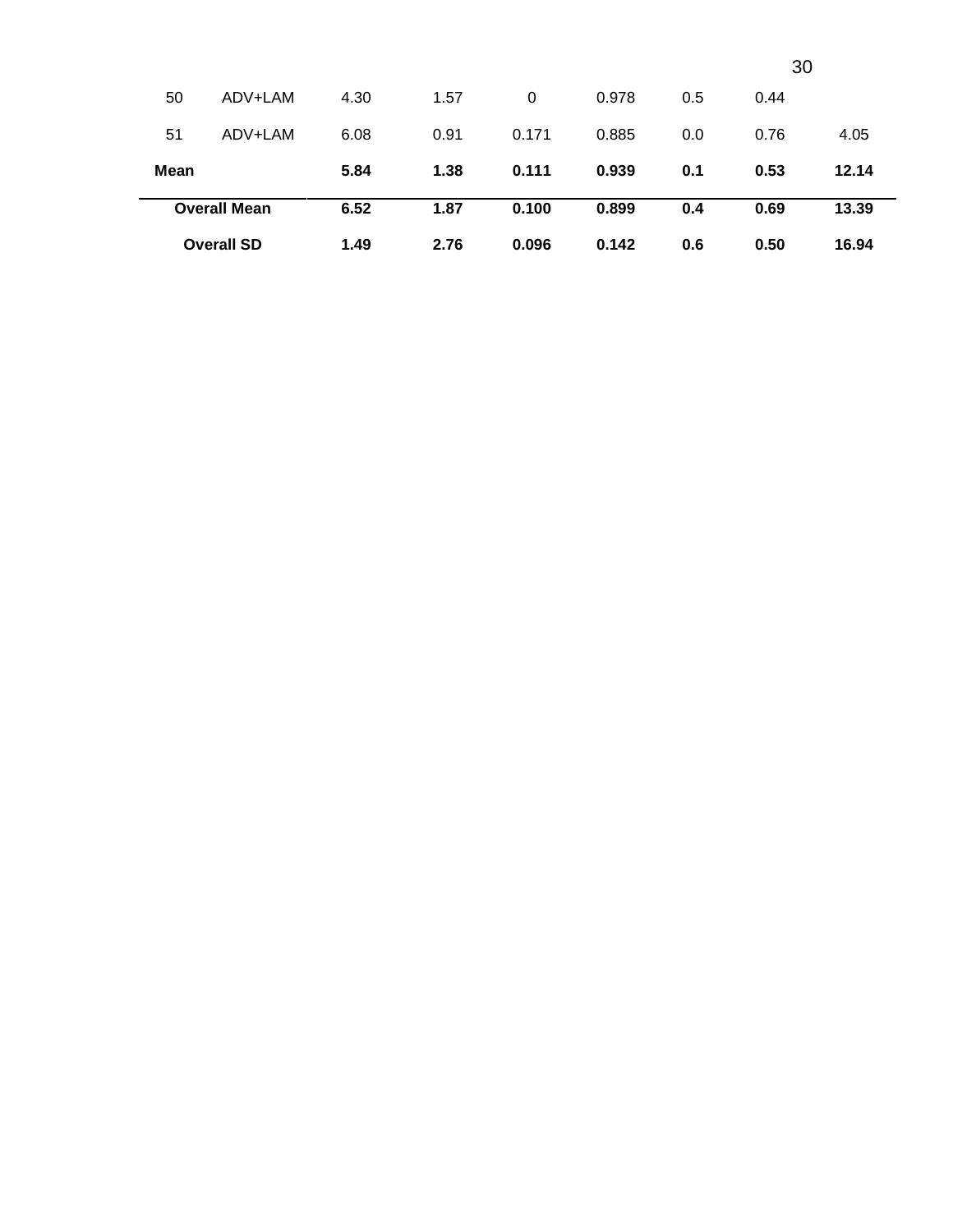**Table 2.** Viral kinetic studies used in the meta-analysis' comparison of treatment in HBeAg-positive (+) and HBeAg-negative (-) infection (LAM: lamivudine, ETV: entecavir, FAM: famciclovir, ADV: adefovir, EMT: emtricitabine, PEG: pegylated IFN).

| <b>Study</b>                  | <b>HBeAg</b>   | $\mathsf{n}$ | <b>Treatment</b>      | <b>Sampling</b>                                            |
|-------------------------------|----------------|--------------|-----------------------|------------------------------------------------------------|
| Wang et al. (35)              | $+$            | 10           | 100mg vs 600mg LAM    | 0, 6, 24, 30, 36, 72, 76, 84h, d 5, 6, 7, 10, 14, , 21, 28 |
| Wolters et al. (38)           | $+$            | 10           | 4 doses of ETV        | 0, 8, 24, 32h, d 3, 4, 6, 7, 10, 14, 21, 28                |
| Lewin et al. (27)             | $+$            | 15           | LAM vs LAM+FAM        | 0, 24, 48h, d 3, 4, 5, 6, 7, 10, 14, 28, 42, 56, 70, 84    |
| Tsiang et al. (39)            | $+$            | 10           | ADV                   | d 0, 7, 14, 28, 56, 70, 84                                 |
| Lau et al. (40)               | $+$            | 30           | ADV vs ADV+EMT        | d 0, 1, 3, 5, 7, 9, 11, 14, 21, 28                         |
| Mihm $et al. (41)$            | $+/-$          | 8            | LAM+ADV               | d 0, 1, 2, 3, 4, 5, 6, 7, 14, 21, 28, 56                   |
| Colombatto et al. (30)        | $\sim$         | 72           | LAM vs LAM+PEG vs PEG | 0, 8, 24, 48h, d 4, 5, 7, 14, 21, 28, 35, 42, 84           |
| Ribeiro et al., present study | $\blacksquare$ | 42           | <b>Multiple</b>       | See methods                                                |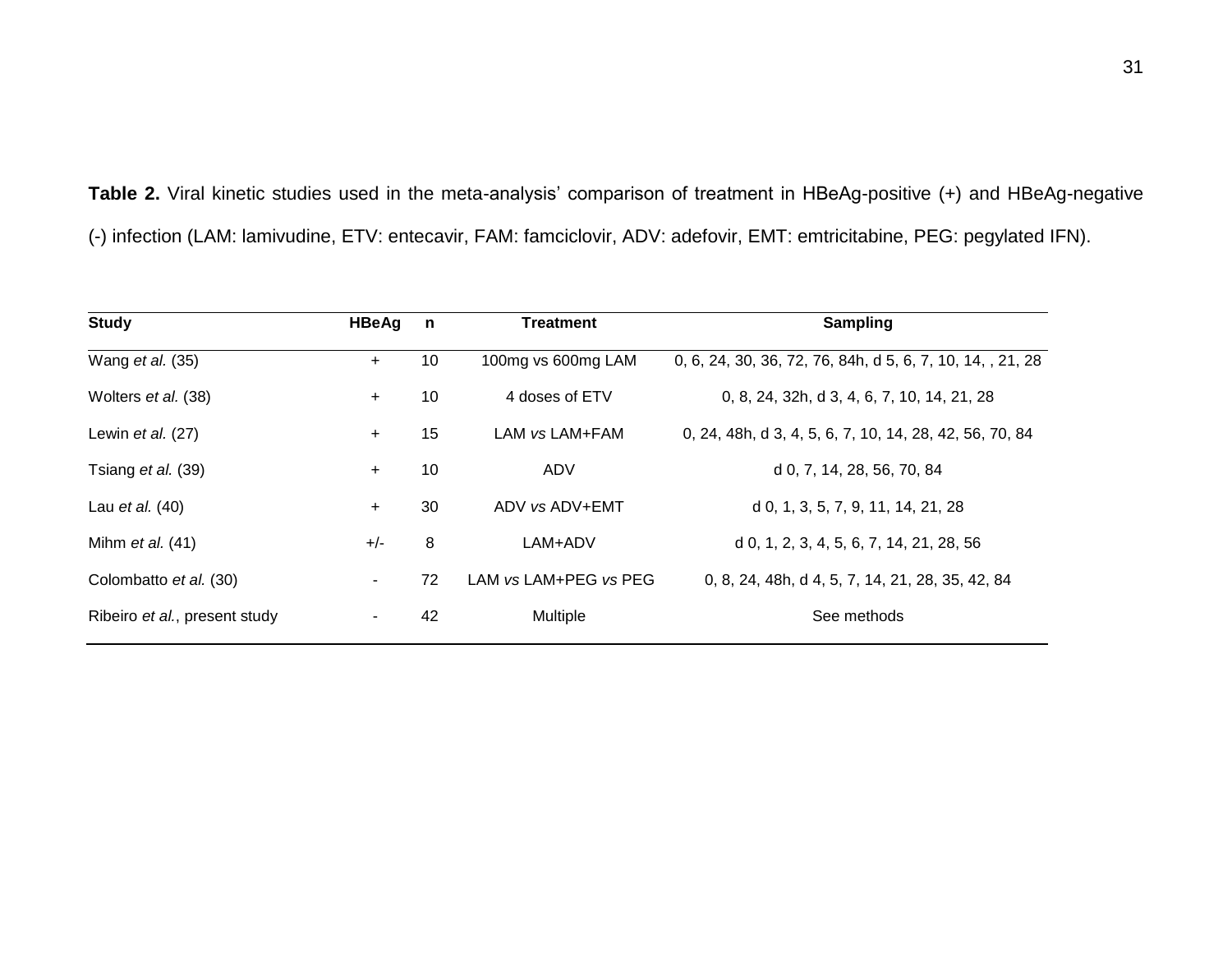

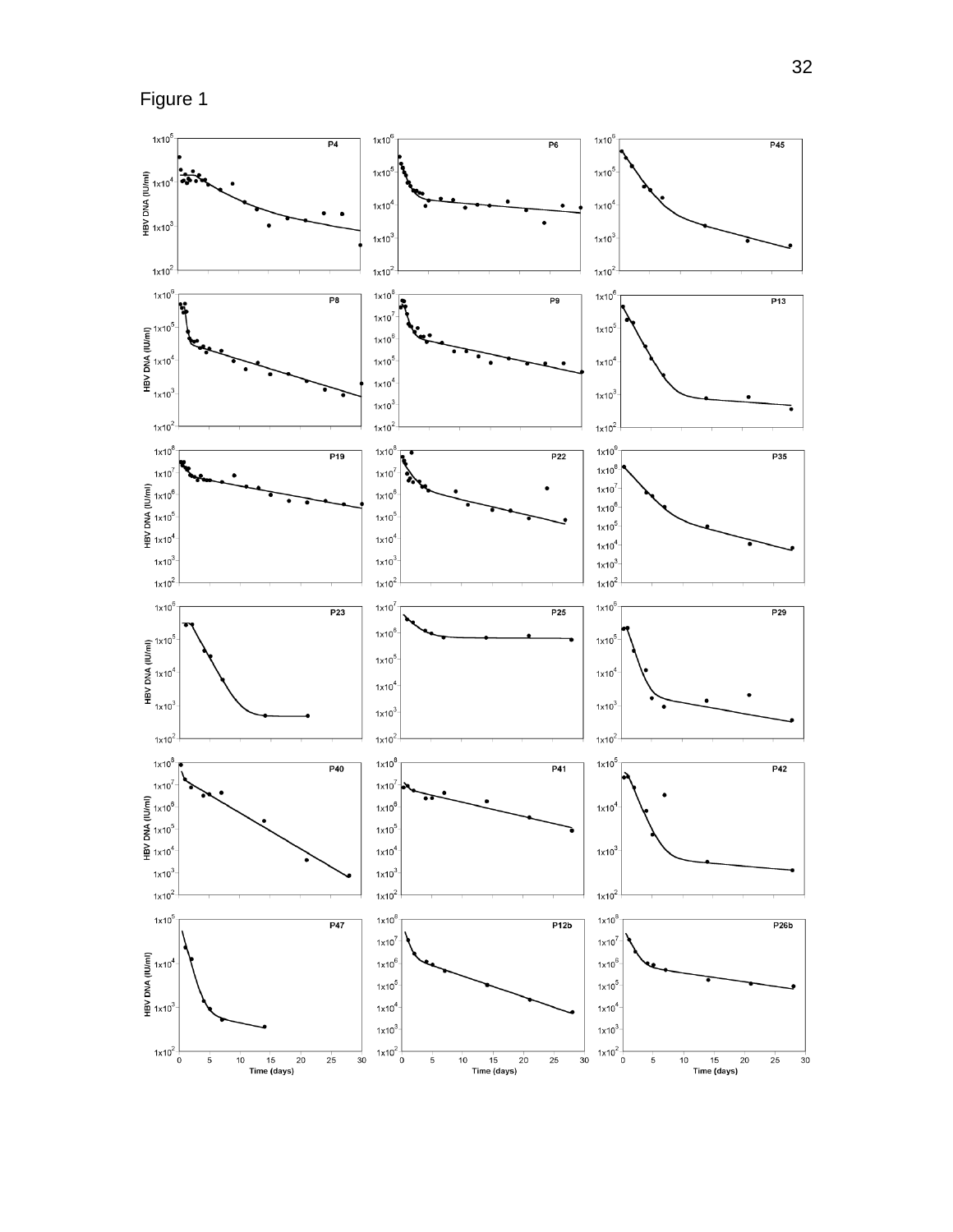Figure 2

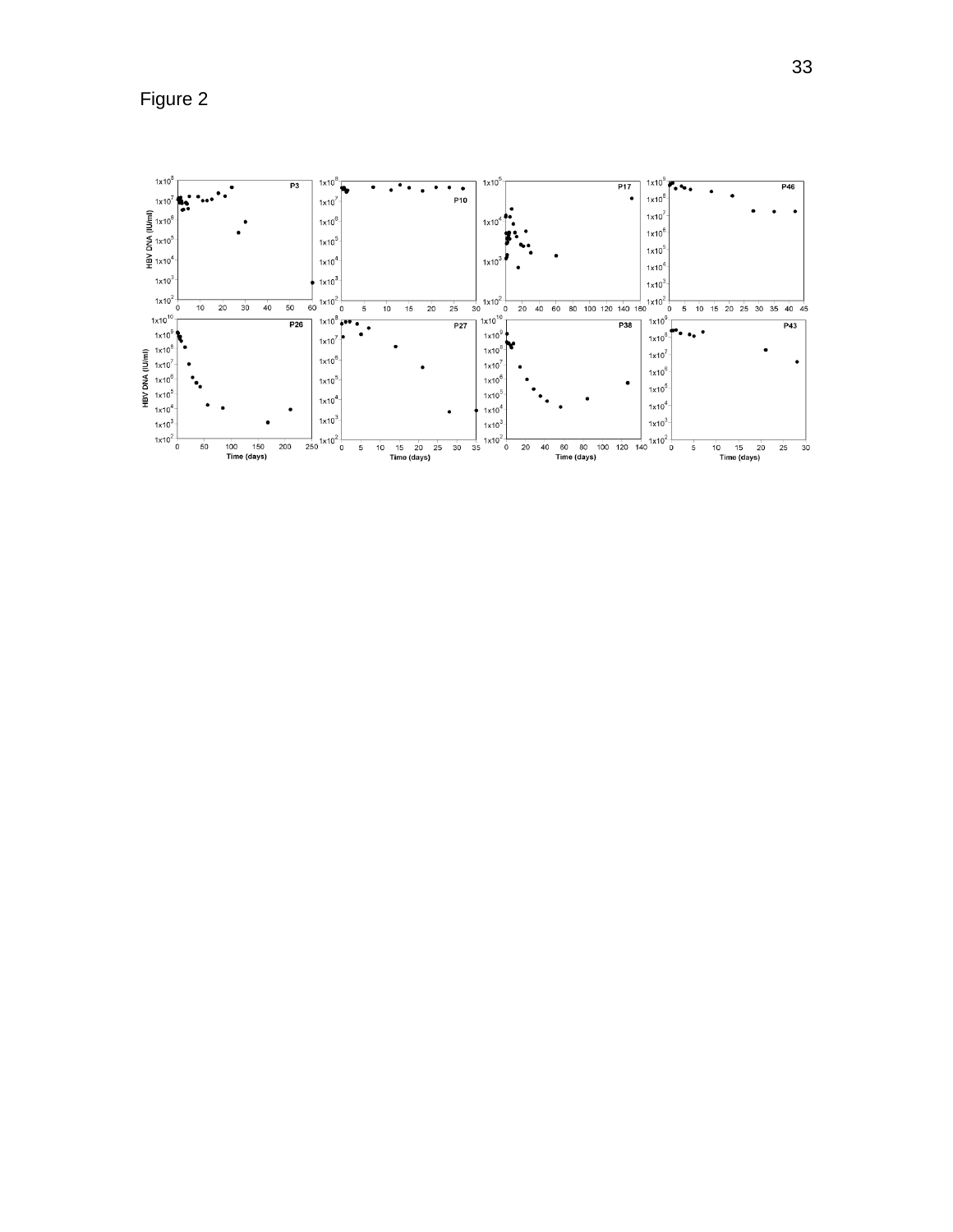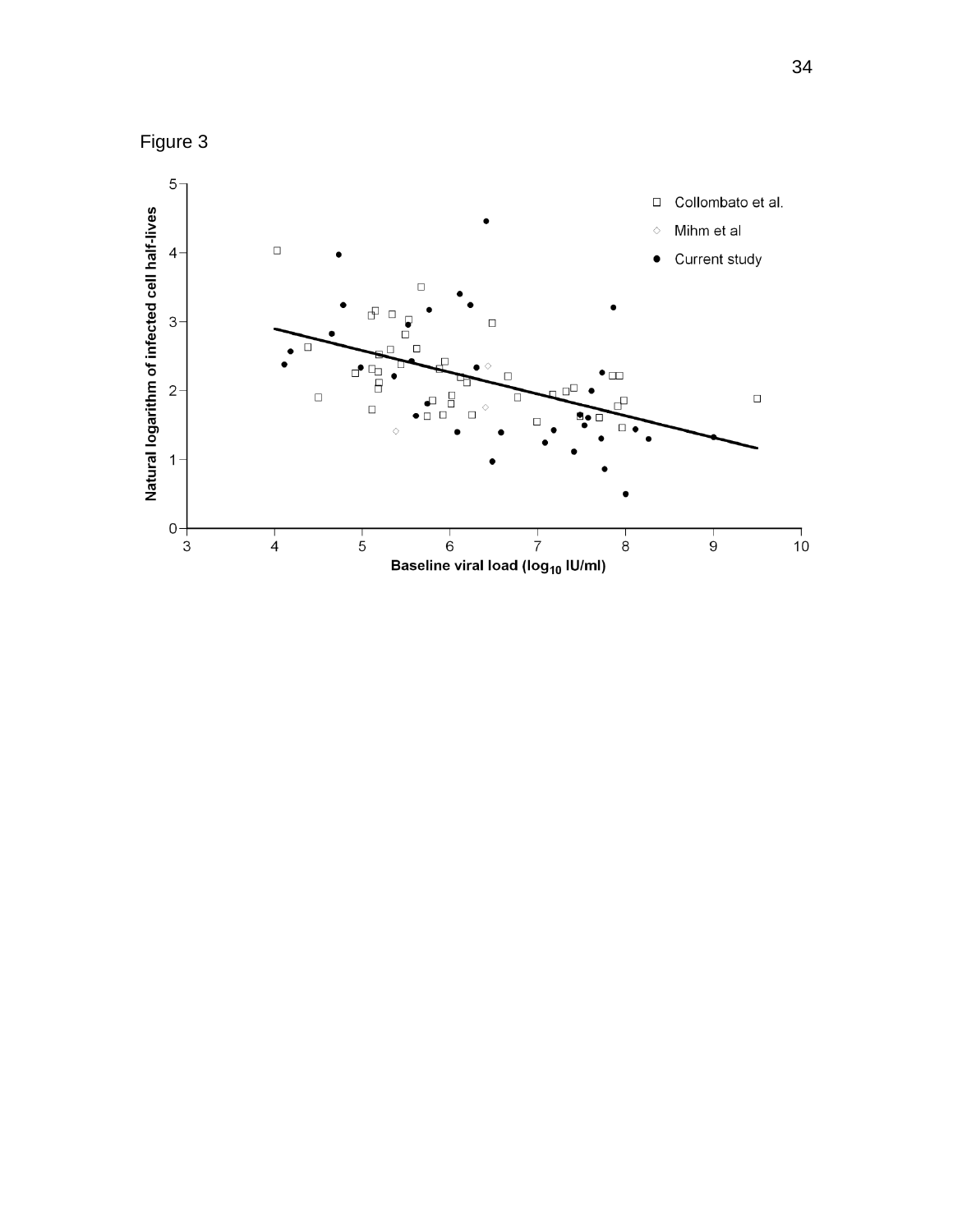